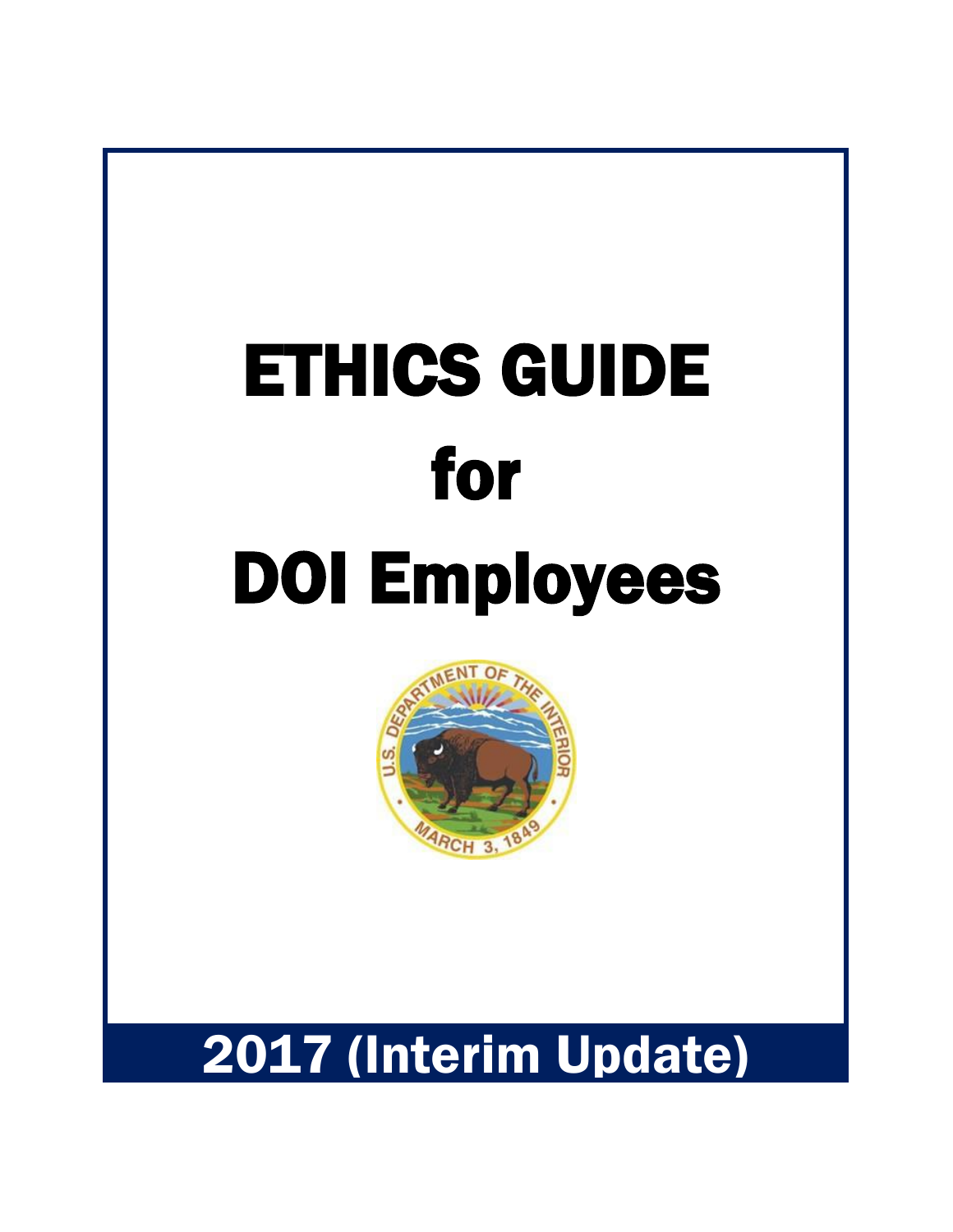#### **INTRODUCTION**

This publication is a summary of the ethics laws and regulations that apply to Department of the Interior (DOI) employees. It is not meant to cover every ethics situation or every detail of the ethics statutes and regulations. Furthermore, this Guide is not intended to replace the advice of DOI or bureau ethics counselors. It is intended to give a basic framework and help you identify everyday ethics questions. If you have an ethics question, you should contact an appropriately designated ethics counselor before taking action, provide him or her with all the relevant facts, and receive advice as to the course of action to take.

The DOI ethics program is administered by the Departmental Ethics Office (DEO) and managed by the Designated Agency Ethics Official, the principal ethics official for DOI. Working with the assistance of a network of bureau and DOI ethics personnel, the DEO implements the statutory and regulatory ethics requirements of the Executive Branch and DOI.

On August 14, 2019, the Secretary signed [Secretarial Order 3375,](https://www.doi.gov/ethics/secretarial-order-announcing-ethics-reorganization) which realigned the reporting structure for the DOI's ethics program and unified eleven of the thirteen Bureau and Office ethics programs into one centrally-managed office directly reporting to the DAEO in the DEO. Under the previous structure, the DOI ethics program consisted of thirteen disparate ethics programs with varying staffing and operational standards. In less than six months, the ethics programs for eleven Bureaus and Offices were consolidated into the DEO and directly reporting to the DAEO. The DAEO also continues to serve in a leadership role for the ethics programs for the DOI's Office of Inspector General and the National Indian Gaming Commission.

As reflected in one of the cross-cutting principles of the DOI's strategic plan, the realignment of ethics programs into the DEO as directed by Secretary Bernhardt will assist the DOI and its employees in maintaining the public trust and confidence in the integrity of government by adhering to high ethical standards and ensuring that government business is conducted with impartiality, transparency, accountability, and integrity.

Employees who have ethics questions are encouraged to contact an ethics counselor in their respective bureau or office. Contact information for the DEO is as follows:

Departmental Ethics Office (DEO) 1849 C Street, NW, MS 5311 Washington, DC 20240 202-208-7960; [DOI\\_Ethics@sol.doi.gov](mailto:DOI_Ethics@sol.doi.gov) <https://www.doi.gov/ethics>

> Contact information for the bureau and office ethics counselors is available at: <https://www.doi.gov/ethics/bem>

> Forms referenced in this guide are available on the DOI Ethics Office website: <https://www.doi.gov/ethics/forms>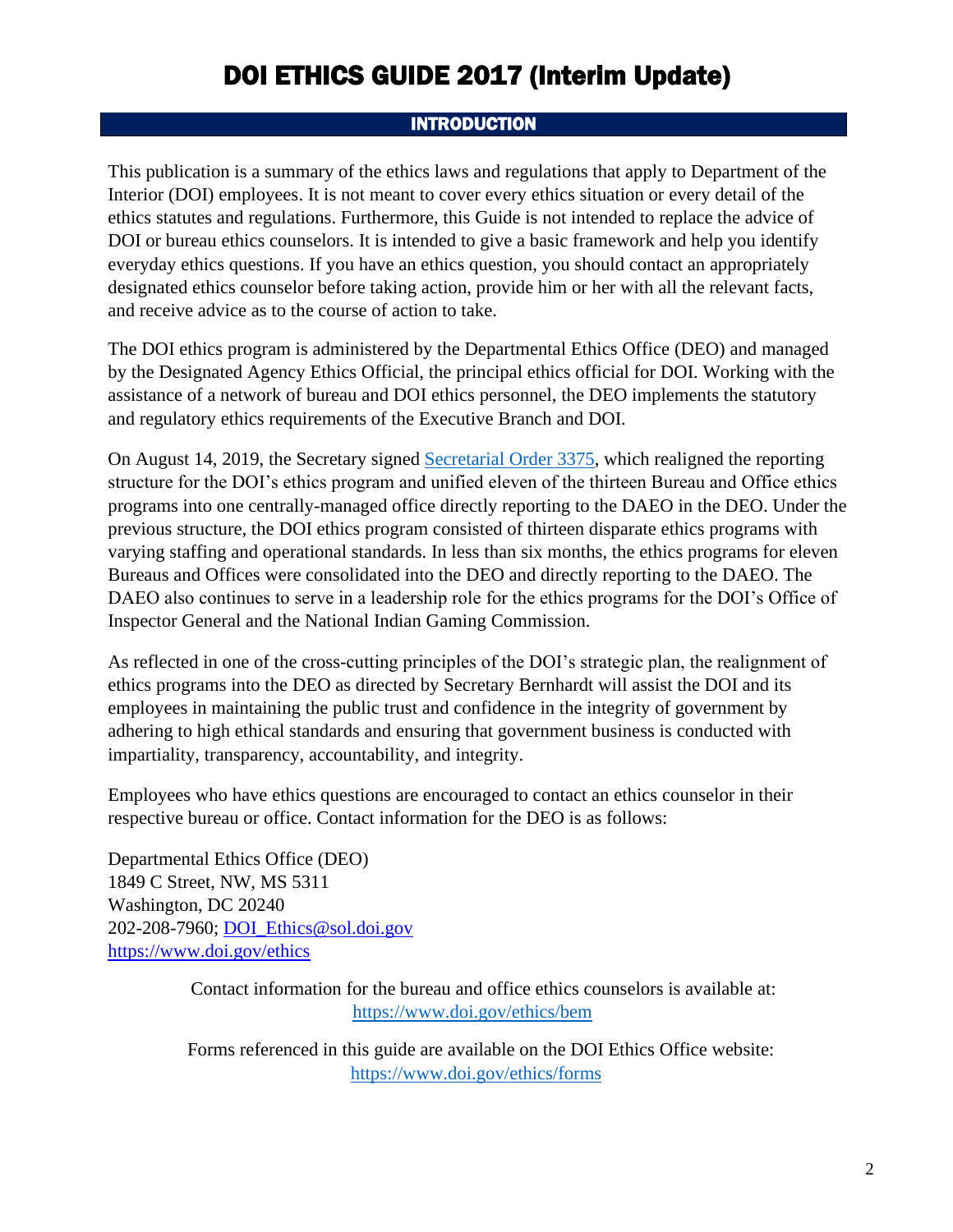#### TABLE OF CONTENTS

Basic Obligation of Public Service – 4 Government-wide Ethics Laws – 5 Ethics Prohibitions Unique to DOI Employees  $-6$ Conflicts of Interest  $-7$ Financial Conflicts – 7 Impartiality  $-8$ Disclosure of Financial Interests – 8  $Gifts - 9$ Gifts from Outside Sources – 9 Gifts from Foreign Governments – 13 Gifts Between Employees – 14  $Travel - 15$ Outside Work and Activities – 16 Serving as an Expert Witness – 17 Teaching, Speaking and Writing  $-17$ Political Activity and the Hatch  $Act - 19$ Misuse of Position – 21 Use of Your Public Office – 21 Nepotism – 22 Use of Government Property, Time and Information  $-22$ Gambling, Raffles and Betting Pools – 25 Procurement Integrity Act – 25 Seeking Non-Federal Employment – 25 Restrictions on Post-Government Employment – 26 Contact Information – 27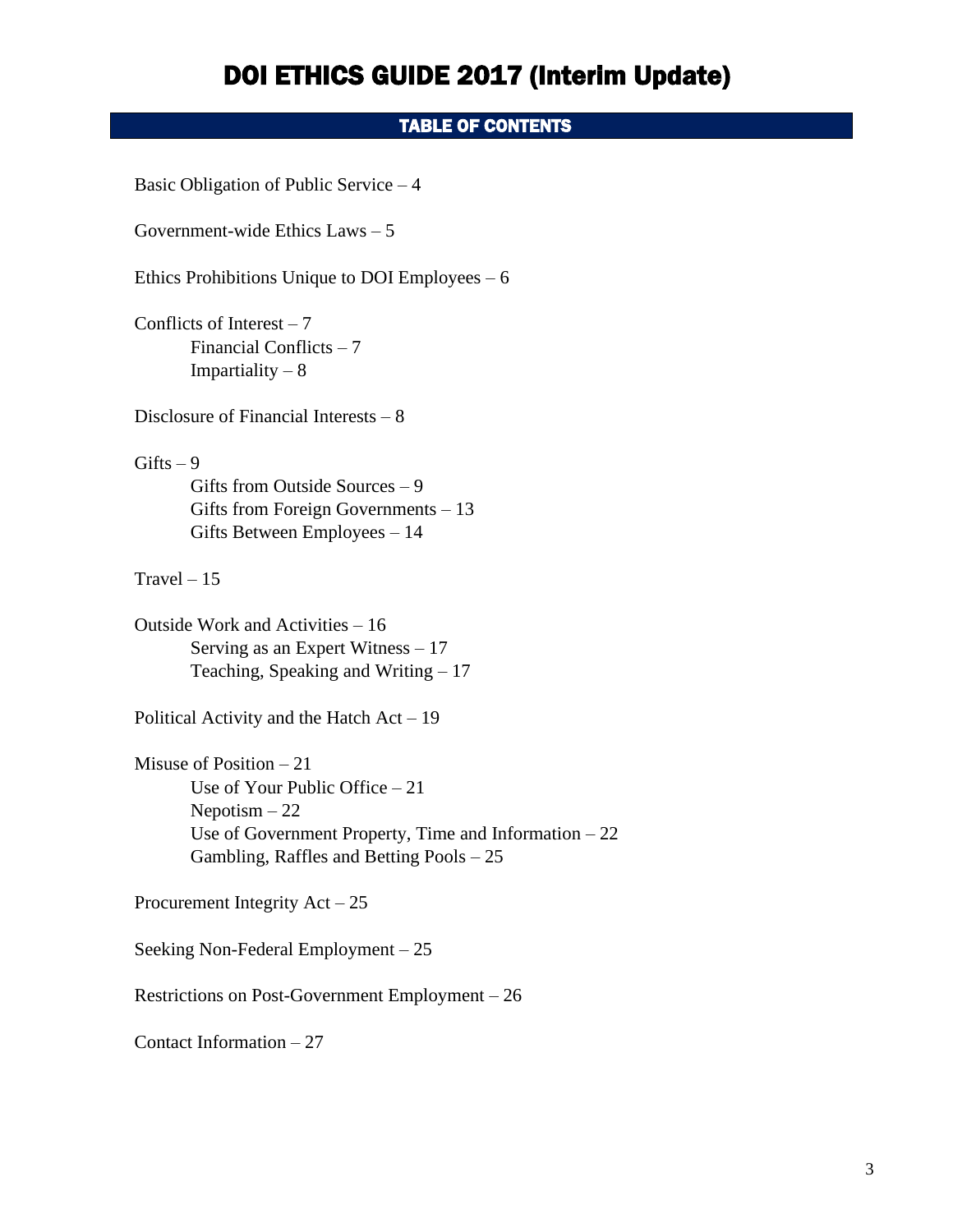#### BASIC OBLIGATION OF PUBLIC SERVICE

#### **Basic Obligation of Public Service**

*Public service is a public trust.* Each [employee](https://www.law.cornell.edu/definitions/index.php?width=840&height=800&iframe=true&def_id=b3464e805fbe7dd2347838286439bc3a&term_occur=999&term_src=Title:5:Chapter:XVI:Subchapter:B:Part:2635:Subpart:A:2635.101) has a responsibility to the United States Government and its citizens to place loyalty to the Constitution, laws and ethical principles above private gain. To ensure that every citizen can have complete confidence in the integrity of the [Federal Government,](https://www.law.cornell.edu/definitions/index.php?width=840&height=800&iframe=true&def_id=cd4208d1b3417a601f5d4f306c4f9cf6&term_occur=999&term_src=Title:5:Chapter:XVI:Subchapter:B:Part:2635:Subpart:A:2635.101) each [employee](https://www.law.cornell.edu/definitions/index.php?width=840&height=800&iframe=true&def_id=b3464e805fbe7dd2347838286439bc3a&term_occur=999&term_src=Title:5:Chapter:XVI:Subchapter:B:Part:2635:Subpart:A:2635.101) shall respect and adhere to the principles of ethical conduct set forth in 5 C.F.R. § 2635.101, as well as the Standards of Ethical Conduct for Employees of the Executive Branch contained in 5 C.F.R. Part 2635 and in DOI supplemental [agency](https://www.law.cornell.edu/definitions/index.php?width=840&height=800&iframe=true&def_id=f426e491198f979b78466255c74a3e99&term_occur=999&term_src=Title:5:Chapter:XVI:Subchapter:B:Part:2635:Subpart:A:2635.101) regulations contained in 5 C.F.R. Part 3501 and 43 C.F.R. Part 20.

*General Ethics Principles.* The following general ethics principles apply to every employee and you are expected to both adhere to and apply the principles set forth below in determining whether your conduct is proper:

- Public service is public trust, requiring you to place loyalty to the Constitution, the laws, and ethical principles above private gain.
- You shall not hold financial interests that conflict with the conscientious performance of duty.
- You shall not engage in financial transactions using non-public Government information or allow the improper use of such information to further any private interest.
- You shall not, except as permitted by regulation, solicit or accept any gift or other item of monetary value from any person or entity seeking official action from, doing business with, or conducting activities regulated by your agency, or whose interests may be substantially affected by the performance or nonperformance of your duties.
- You shall put forth honest effort in the performance of your duties.
- You shall not knowingly make unauthorized commitments or promise of any kind purporting to bind the Government.
- You shall not use your public office for private gain.
- You shall act impartially and not give preferential treatment to any private organization or individual.
- You shall protect and conserve Federal property and shall not use it for other than authorized activities.
- You shall not engage in outside employment or activities, including seeking or negotiating for employment, that conflict with your official Government duties and responsibilities.
- You shall disclose waste, fraud, abuse, and corruption to appropriate authorities.
- You shall satisfy in good faith your obligations as a citizen, including all just financial obligations, especially those – such as Federal, state, or local taxes – that are imposed by law.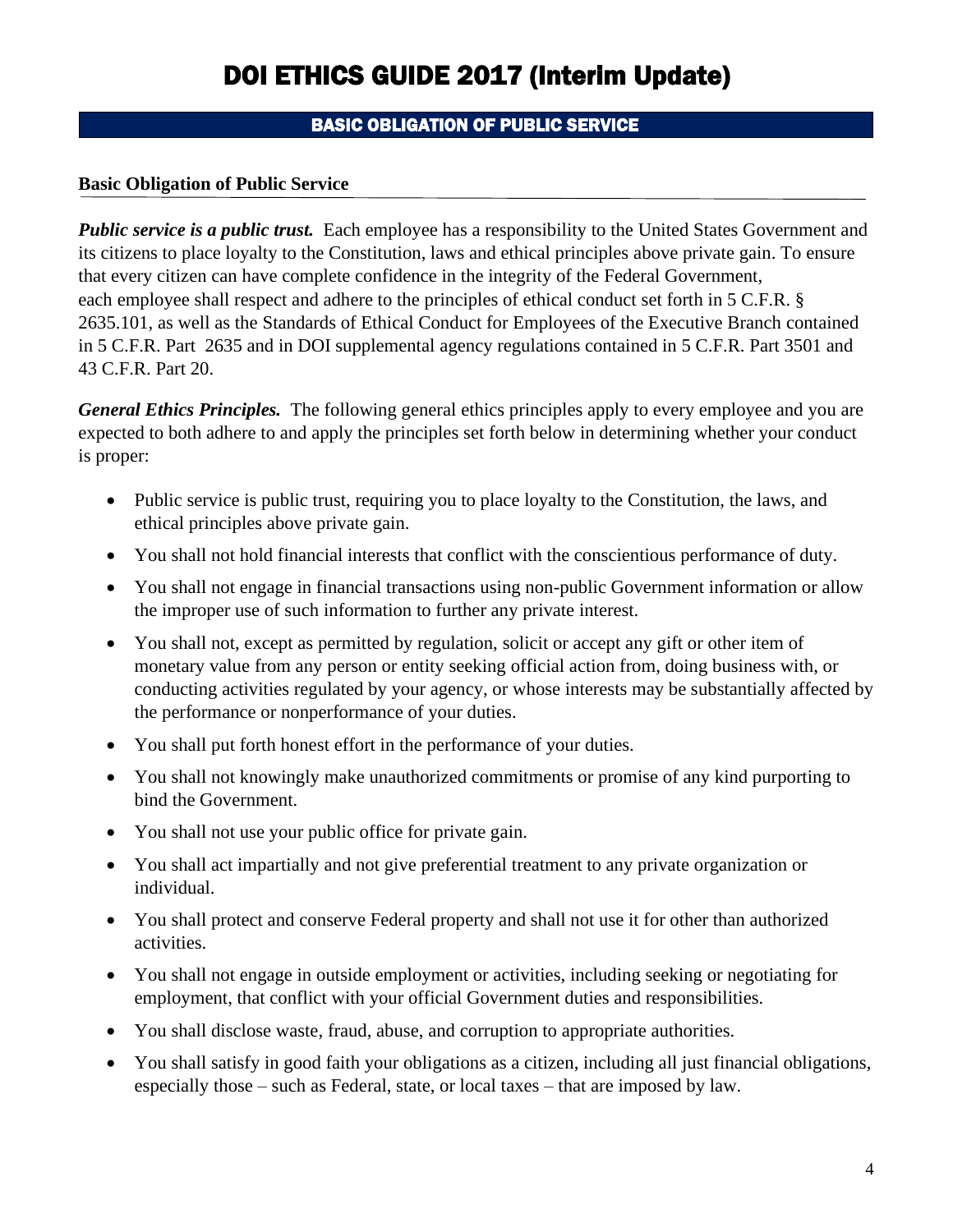- You shall adhere to all laws and regulations that provide equal opportunities for all Americans regardless of race, color, religion, sex, national origin, age, or disability.
- You shall endeavor to avoid any actions creating the appearance that you are violating the law, the Standards of Ethical Conduct for Employees of the Executive Branch, or DOI supplemental ethics regulations. Whether particular circumstances create an appearance that the law or the Standards of Ethical Conduct for Employees of the Executive Branch have been violated shall be determined from the perspective of a reasonable person with knowledge of the relevant facts.

#### GOVERNMENT-WIDE CRIMINAL ETHICS STATUTES



These laws apply to all Federal employees and each carries criminal penalties for noncompliance. They also serve as a basis for the ethics regulations known as the *Standards of Ethical Conduct for Employees of the Executive Branch*, 5 C.F.R. Part 2635.

#### **18 U.S.C. § 201 – Bribery of Public Officials Prohibited** This statute prohibits a Federal employee from directly or

indirectly receiving or soliciting anything of value in

exchange for being influenced in the performance or non-performance of any official act, including giving testimony, or in exchange for committing fraud.

#### **18 U.S.C. § 203 – Restrictions on Compensated Representational Activities**

This statute prohibits a Federal employee, other than as provided by law for the proper discharge of official duties, from directly or indirectly seeking or accepting compensation for representational services (rendered either personally or by another) before a Federal court or Government agency in a particular matter in which the United States is a party or has a direct and substantial interest. Representational services include any communications on behalf of another party with the intent to influence the Government. There are limited exceptions, such as for representing oneself or one's immediate family or a person or estate for which the employee acts as a fiduciary, but not where the employee has participated officially or has official responsibility.

#### **18 U.S.C. § 205 – Restrictions on Acting as an Agent or Attorney**

This statute prohibits a Government employee, other than in the proper discharge of his or her official duties, from acting as an agent or attorney for anyone before a Federal court or Government agency, whether compensated or not. There are limited exceptions, such as for representing other Federal employees in personnel matters; representing a not-for-profit organization in certain matters, if a majority of its members are current Federal employees or their spouses or dependent children; representing oneself or one's immediate family or a person or estate for which the employee acts as a fiduciary, but not where the employee has participated officially or has official responsibility; or acting as an agent or attorney, in certain matters, for a tribal organization or inter-tribal consortium to which the employee is assigned under the Intergovernmental Personnel Act or 25 U.S.C. § 48, after advising the Government, in writing, of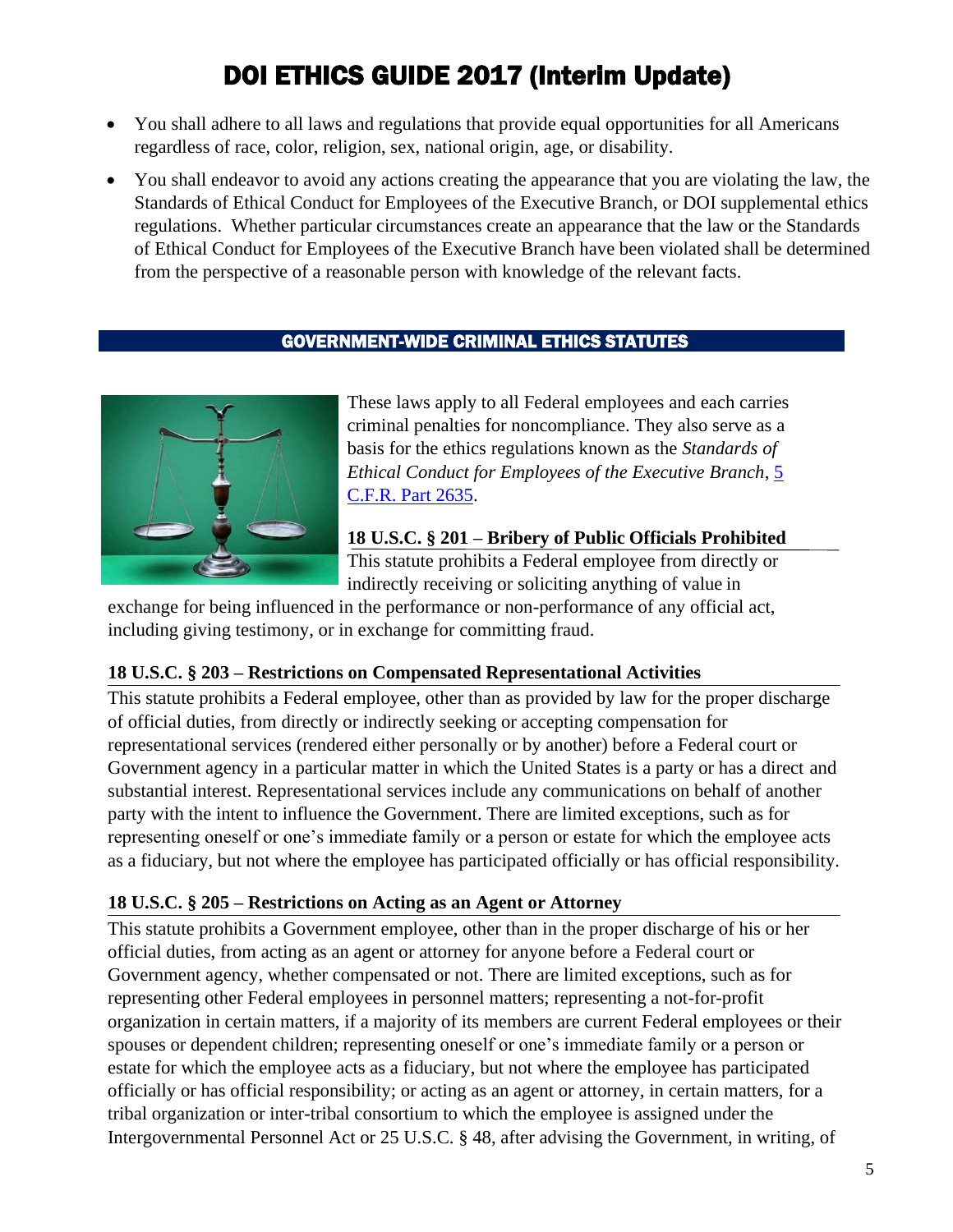any personal and substantial involvement the employee has had in connection with the matter.

We advise any employee who seeks to use a limited exception in the statute to first seek advice from an ethics counselor.

#### **18 U.S.C. § 207 - Post-Government Employment Restrictions**

This statute does not bar an individual, regardless of rank or position, from accepting employment with any private or public employer. It does impose restrictions on certain communications that a former employee may make as a representative of a third party back to the Federal Government. These restrictions are explained more fully in the "Restrictions on Post- Government Employment" section of this Guide.

#### **18 U.S.C. § 209 – Supplementation of Federal Salary Prohibited**

This statute prohibits a Government employee from receiving any salary, or any contribution to or supplementation of salary; or anything of value from an outside source as compensation for services he or she is expected to perform as a Government employee.

#### ETHICS PROHIBITIONS UNIQUE TO DOI EMPLOYEES

A summary of DOI-specific and bureau-specific restrictions are listed below. If you are not certain if you are covered by one or more of the restrictions below, check with an ethics counselor from your office or bureau.

#### **5 C.F.R. § 3501.103(c) – All DOI Employees**

This regulation prohibits, with limited exceptions, all DOI employees, their spouses, and their minor children from acquiring or retaining any claim, permit, lease, small tract entries, or other rights that are granted by the Department in Federal lands. This prohibition does not restrict the recreational or other personal or noncommercial use of Federal lands by an employee, or the employee's spouse or minor children, on the same terms available to the general public.

#### **Bureau of Ocean Energy Management, Bureau of Safety and Environmental Enforcement, Office of Natural Resources Revenue, and Certain Office of the Secretary Employees – 5 C.F.R. § 3501.103(b)**

This regulation applies to all employees of the Bureau of Ocean Energy Management (BOEM), Bureau of Safety and Environmental Enforcement (BSEE), Office of Natural Resources Revenue (ONRR), and certain employees within the Office of the Secretary (OS) and other Departmental offices that report directly to a Secretarial officer who are in positions classified at GS-15 and above. Employees in these offices may not acquire or hold any direct or indirect financial interest in Federal lands or resources administered or controlled by the Department. This generally includes stock or bond interests in most oil, gas, and mining companies that hold leases on Federal lands to conduct their operations.

#### **Bureau of Land Management Employees – 43 U.S.C. § 11 and 43 C.F.R. § 20.401**

Bureau of Land Management (BLM) employees are prohibited from voluntarily acquiring direct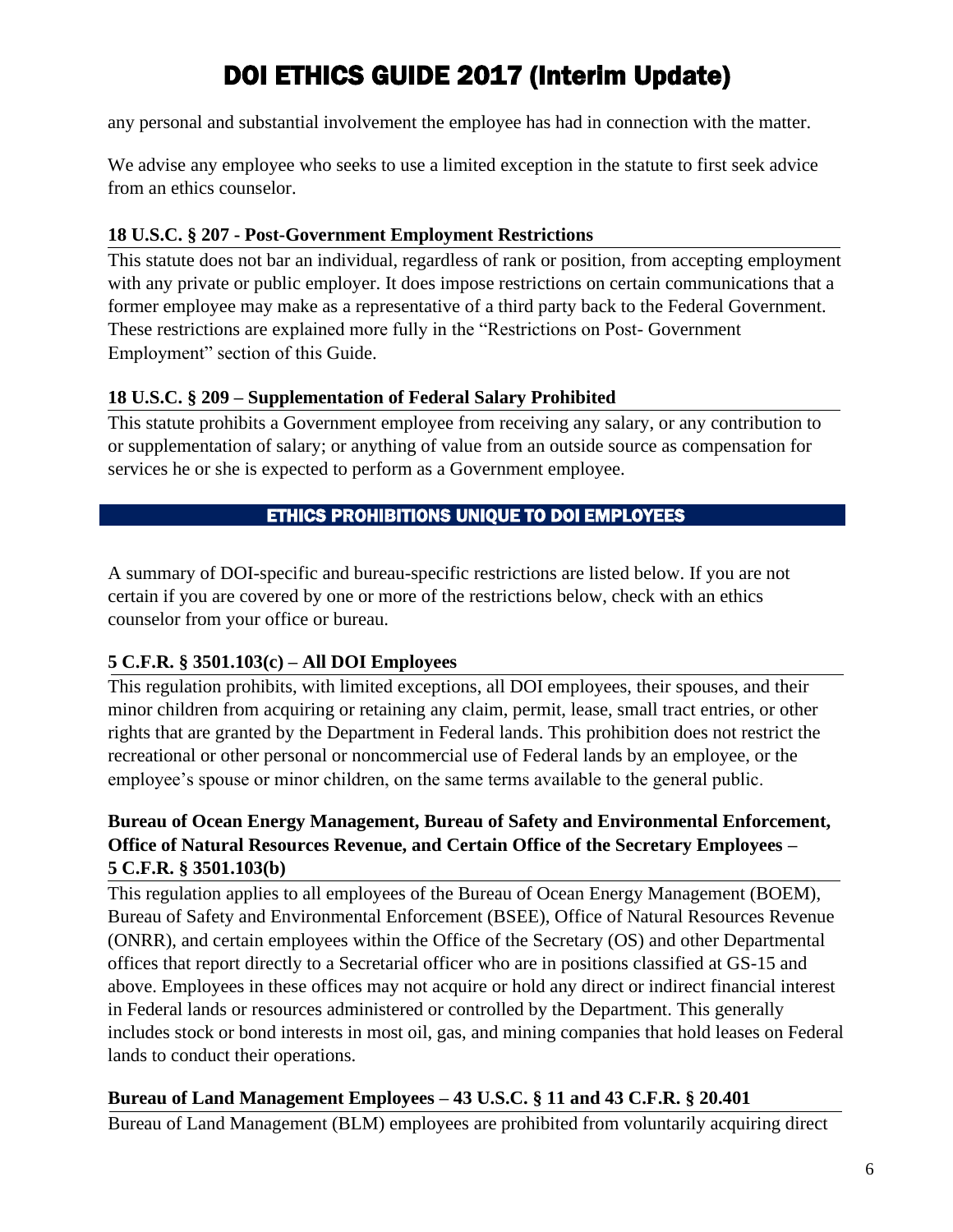(owned by the BLM employee) or indirect (owned by the spouse or minor child of a BLM employee) financial interests in Federal lands. Prohibited interests include stocks, bonds, and sector mutual funds in oil, gas, geothermal, and mining companies that hold leases or other property rights on Federal lands. Prohibited interests also include companies that hold substantial Rights-of-Way on Federal lands. A BLM employee may not be a member or employee of a business which has interests in Federal lands, nor serve as a private sector real estate agent. Additionally, BLM employees may not occupy or use Federal lands (other than on the same terms as use of Federal lands is available to the general public), or take any benefits from Federal lands, based upon a contract, grant, lease, permit, easement, rental agreement, mineral rights, grazing rights, or other holdings which the BLM issues or regulates.

#### **U.S. Geological Survey Employees – 43 U.S.C. § 31(a), 43 C.F.R. § 20.401(b), and 5 C.F.R. § 3501.104**

U.S. Geological Survey (USGS) employees, their spouses and minor children are prohibited from owning stock in oil, gas, and other mining companies that hold significant leases onFederal lands and their ability to have financial interests in entities engaged in mining activities on private land in the United States or in energy sector mutual funds is limited by the USGS Conflict of Interest policy. Prohibited and limited financial holdings are listed in the [Financial](https://www2.usgs.gov/quality_integrity/ethics/) [Guide for USGS](https://www2.usgs.gov/quality_integrity/ethics/)  [Employees.](https://www2.usgs.gov/quality_integrity/ethics/) The ability of USGS employees, their spouses or minor children to own oil, gas or other mineral leases, or receive royalties from such leases, is extremely limited. Employees may not execute any surveys or examinations for private parties.

#### **Office of Surface Mining Reclamation and Enforcement Employees and Certain Other Federal Employees – 30 U.S.C. § 1211(f), 30 C.F.R. Parts 705 and 706, 43 C.F.R. §20.402, and 5 C.F.R. § 3501.104(a)**

This law prohibits all Office of Surface Mining Reclamation and Enforcement (OSMRE) employees and any other Federal employee who performs functions and duties under the Surface Mining Control and Reclamation Act of 1977 from having any financial interests in surface or underground coal mining operations. If you don't work for the OSMRE but have responsibilities connected with mining and reclamation operations, contact an ethics counselor from your bureau/office to determine whether you are covered by this law.

Prohibited financial interests under this law include companies that are involved indeveloping, producing, preparing, or loading coal or reclaiming the areas upon which such activitiesoccur.

30 U.S.C. § 1267(g) prohibits employees of state regulatory authorities from performing any function or duty under the Surface Mining Control and Reclamation Act of 1977. (*See also*30 C.F.R. Part 705.)

#### CONFLICTS AND IMPARTIALITY

#### **18 U.S.C. § 208 – Financial Conflicts of Interest**

This criminal statute prohibits a Federal employee from participating, personally and substantially,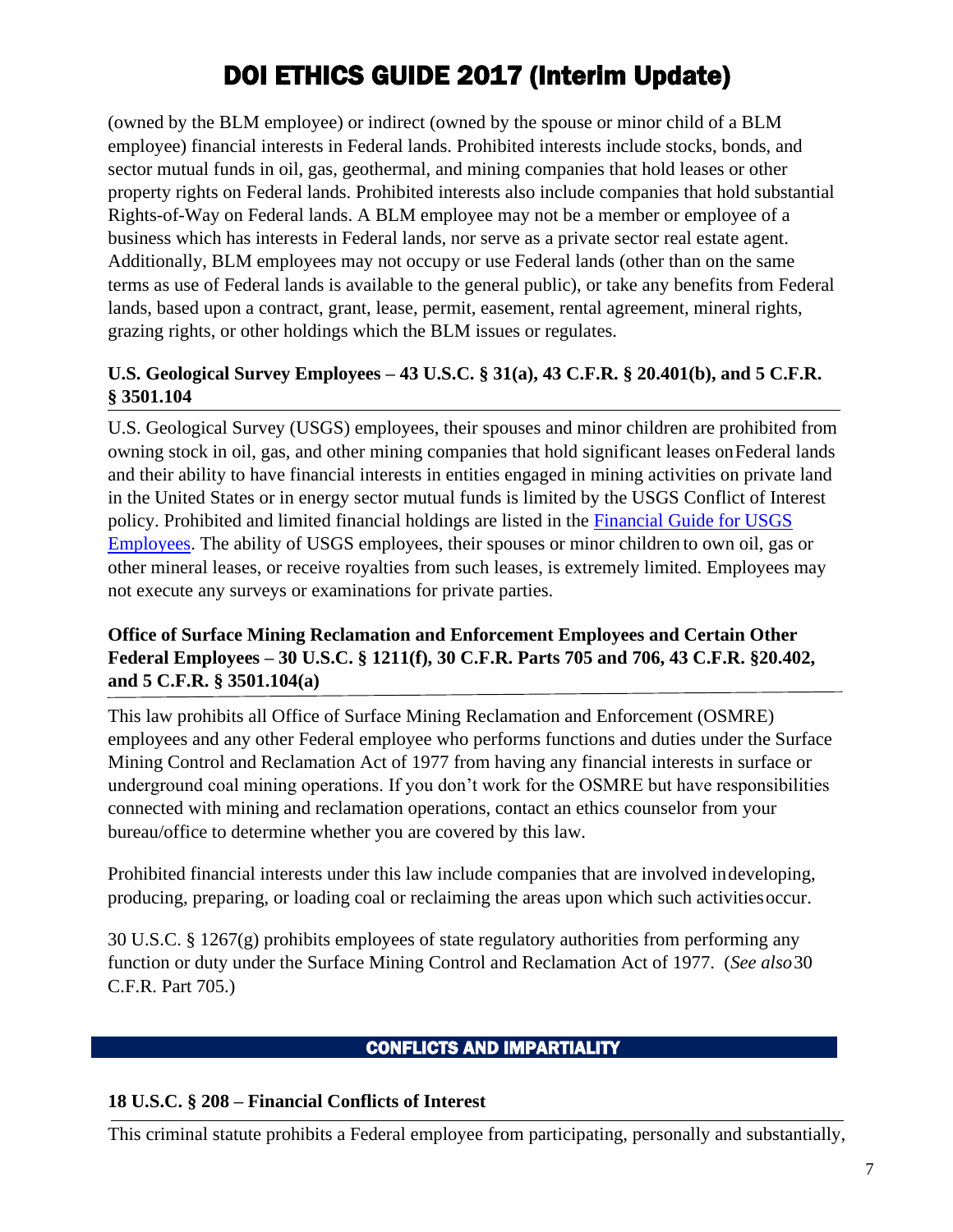on behalf of the Federal Government, in any particular matter in which he or she has a financial interest. In addition, the statute provides that the financial interests of certain other "persons" are treated as the employee's interests. These other persons include the employee's spouse, minor child, general partner, an organization in which he or she serves as an officer, trustee, partner or employee, and any person or organization with whom the employee is negotiating or has an arrangement concerning future employment.

There are limited regulatory exemptions authorized by the Office of Government Ethics (OGE), an exception for certain financial interests arising solely out of Native American birthrights, and a very limited waiver authority.

#### **5 C.F.R. § 2635.502 – Impartiality in Performing Official Duties Due To Personal or Business Relationships**

You must take appropriate steps to avoid any appearance of loss of impartiality in the performance of your official duties. An employee should not participate in a particular matter involving specific parties if it is likely to affect the financial interests of a member of the employee's household, or if the employee knows that he or she has a "covered relationship" with a party or party representative in such matter, and where the employee believes that a reasonable person would question his or her impartiality in the matter.

The term "covered relationship" includes a wide variety of personal and business relationships that an employee or his or her family members may have with outside parties. An employee whose impartiality could be questioned should consult with his or her ethics counselor before taking official action in a particular matter. An employee should follow this same procedure if the performance of his or her official duties would affect the financial interests of a friend, relative, or person with whom he or she is affiliated in a non-Federal capacity.

#### DISCLOSURE OF FINANCIAL INTERESTS

All DOI employees, including Special Government Employees (SGEs) and Intergovernmental Personnel Act (IPA) detailees, are subject to conflict of interest restrictions and may be required to file either a public (OGE Form 278e) or confidential (OGE Form 450) financial disclosure report. These reports are among the primary tools used by ethics personnel to determine whether employees are in compliance with the ethics and standards of conduct provisions covering a particular position.

OGE Form 278e must be filed by Presidentially-appointed, confirmed by the Senate (PAS) employees, non-career Senior Executive Service (SES) employees, SES employees, Senior Level (SL) employees, Professional (ST) employees, Schedule C employees, certain Special Government Employees (SGE), and certain IPA detailees.

OGE Form 450 must be filed by employees whose positions are designated by their office or bureau as requiring confidential financial disclosure reporting, using the criteria in 5 C.F.R. § 2634.904, as well as by SGEs and IPA employees who are not required to file OGE Form 278e.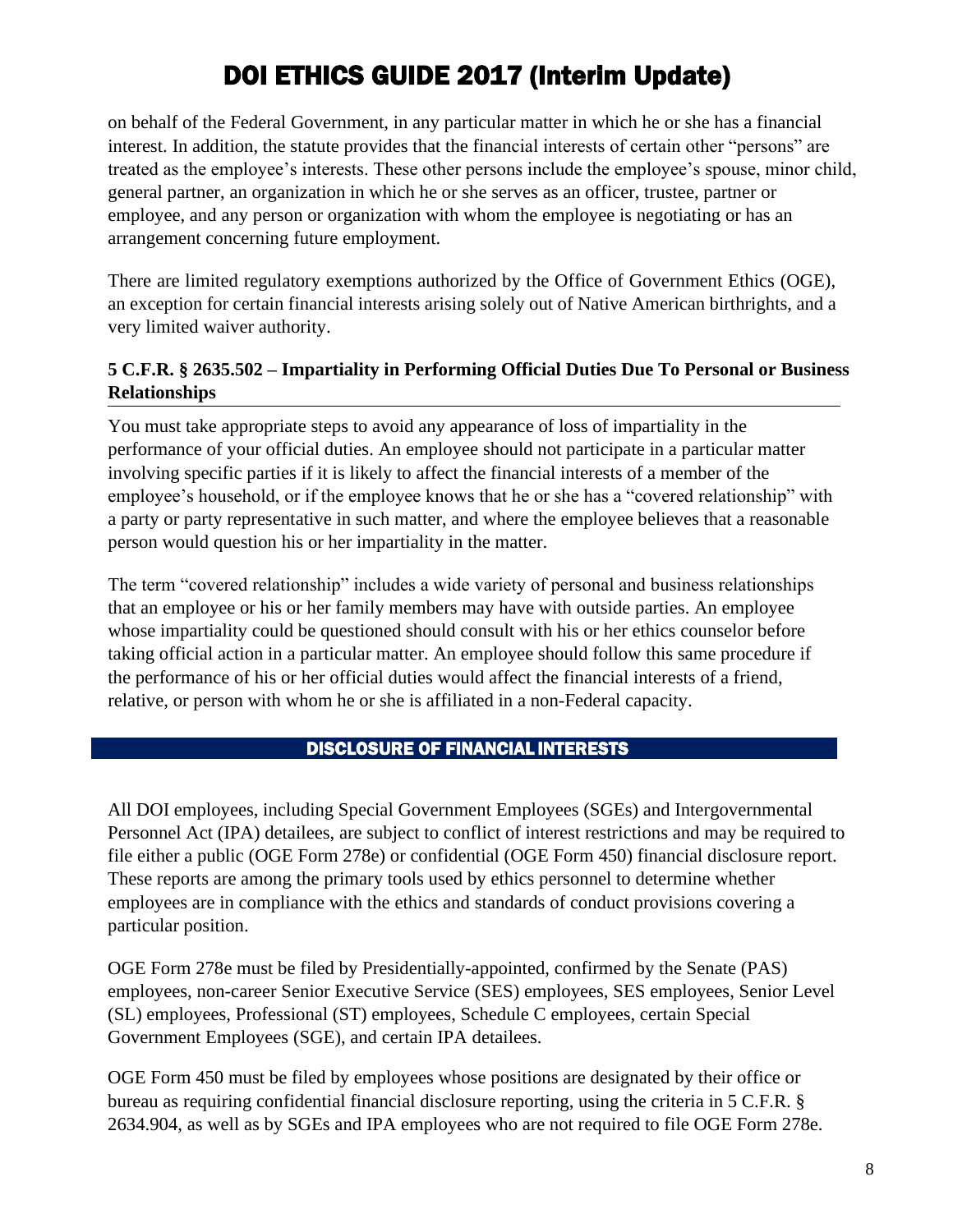Compliance with financial disclosure requirements is a condition of employment. Employees who are required to file and fail to do so in a timely manner may be subject to disciplinary action up to and including removal from Government service. An employee who willfully falsifies the information on his or her report, willfully omits information, or willfully fails to file his or her report may be subject to civil penalties and/or criminal prosecution by the Department of Justice.

The Stop Trading on Congressional Knowledge Act of 2012 (STOCK Act) requires all employees who file public financial disclosure reports (OGE Form 278e) to file Periodic Transaction Reports (OGE Form 278T) for reportable transactions over \$1,000 in stock, bonds, and securities by the filer, spouse, or dependent child no later than 30 days after receiving notification of the transaction but in no case later than 45 days after the transaction.

If an employee who is required to file an OGE Form 278e or a Periodic Transaction Report required by the STOCK Act files more than 30 days after the statutory deadline (and any extension periods), he/she is subject to a \$200 late filing fee.

#### **GIFTS**

#### **Gifts from Outside Sources – 5 C.F.R. § 2635.202**

Under the ethics regulations, a gift is anything that has monetary value which you obtain for less than "market value." The gift might be tangible or intangible. A gift may include, but is not limited to, a gratuity, favor, discount, cash, gift certificate, gift card, entertainment, hospitality, loan, forbearance, or other item having monetary value. It also applies to services, training,



transportation, travel, lodging, and meals. *See C.F.R. § 2635.203(b).*

"Market value" is the retail price that you, the recipient of the gift, would have to pay topurchase it. If you cannot readily determine the retail value of a gift, you may estimate its value by reference to the retail cost of items of similar quality. If a ticket entitles you to food, refreshments, entertainment, or any other benefit, the market value is the face value printed on the ticket.

#### **Exclusions – Some Things Just Aren't Gifts – 5 C.F.R. § 2635.203**

Some items are excluded from the definition of gift, and you may accept them pursuant to certain specific regulatory exclusions.

- Modest items of food and non-alcoholic refreshments such as soft drinks, coffee and donuts, not offered as part of a meal.
- Greeting cards and items of little intrinsic value such as plaques, certificates, ortrophies, which are intended primarily for presentation.
- Prizes in contests open to the general public.
- Commercial discounts available to the general public or to all Government employees.
- Commercial loans, pensions and similar benefits on terms available to the general public.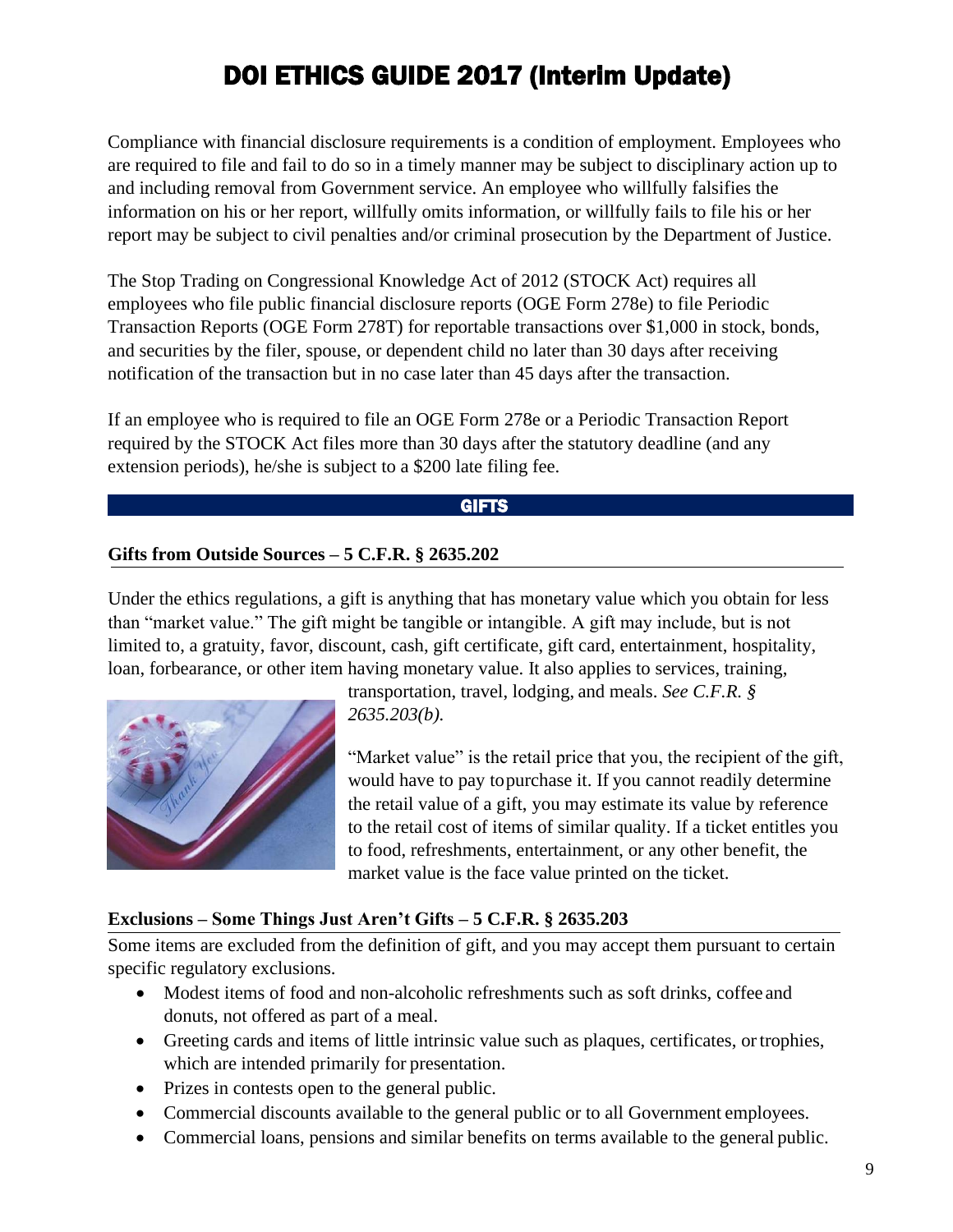- Anything for which you pay fair market value.
- Anything that is paid for by the Government.
- Free attendance provided by the sponsor of an event to which you have been assigned to present information on behalf of the agency.

If you are assigned to participate as a speaker or panel participant or otherwise to present information on behalf of DOI or your bureau at a conference or other event, you may accept free attendance at the event on the day of your presentation if it is provided by the sponsor of the event. This is not considered a gift to the employee or the agency. For speaking engagements, free attendance has the same meaning as for widely attended gatherings. As with a widely attended gathering, you must receive approval prior to the event.

• If the event is longer than one day, and you are offered free attendance for any day(s) on which you are not assigned to present information on behalf of DOI or your bureau, free attendance for those nonspeaking days may be acceptable under the widely attended gathering exception to the gift rules. You still must seek approval from your ethics counselor.

As a general rule, you may not, directly or indirectly, solicit or accept a gift:

- (1) From a prohibited source; or
- (2) Given because of your official position.

For this purpose, the definition of prohibited source is any person, company, or organization that has business with your agency, is seeking to do business with your agency, conducts operations that are regulated by your agency, or has interests that might be affected by the performance or nonperformance of your official duties, or is an organization, a majority of whose members are described above.

For the purposes of the gift rules, the Department is broken down into the following components:

- Bureau of Indian Affairs, including the Office of Indian Education Programs;
- Bureau of Land Management;
- Bureau of Reclamation;
- Bureau of Ocean Energy Management;
- Bureau of Safety and Environmental Enforcement;
- National Indian Gaming Commission;
- National Park Service:
- Office of Surface Mining Reclamation and Enforcement;
- Office of the Special Trustee for American Indians;
- U.S. Fish and Wildlife Service; and
- U.S. Geological Survey.
- The remainder of the Department (including the Office of the Secretary, Office of the Solicitor, Office of Inspector General, and the immediate office of each Assistant Secretary).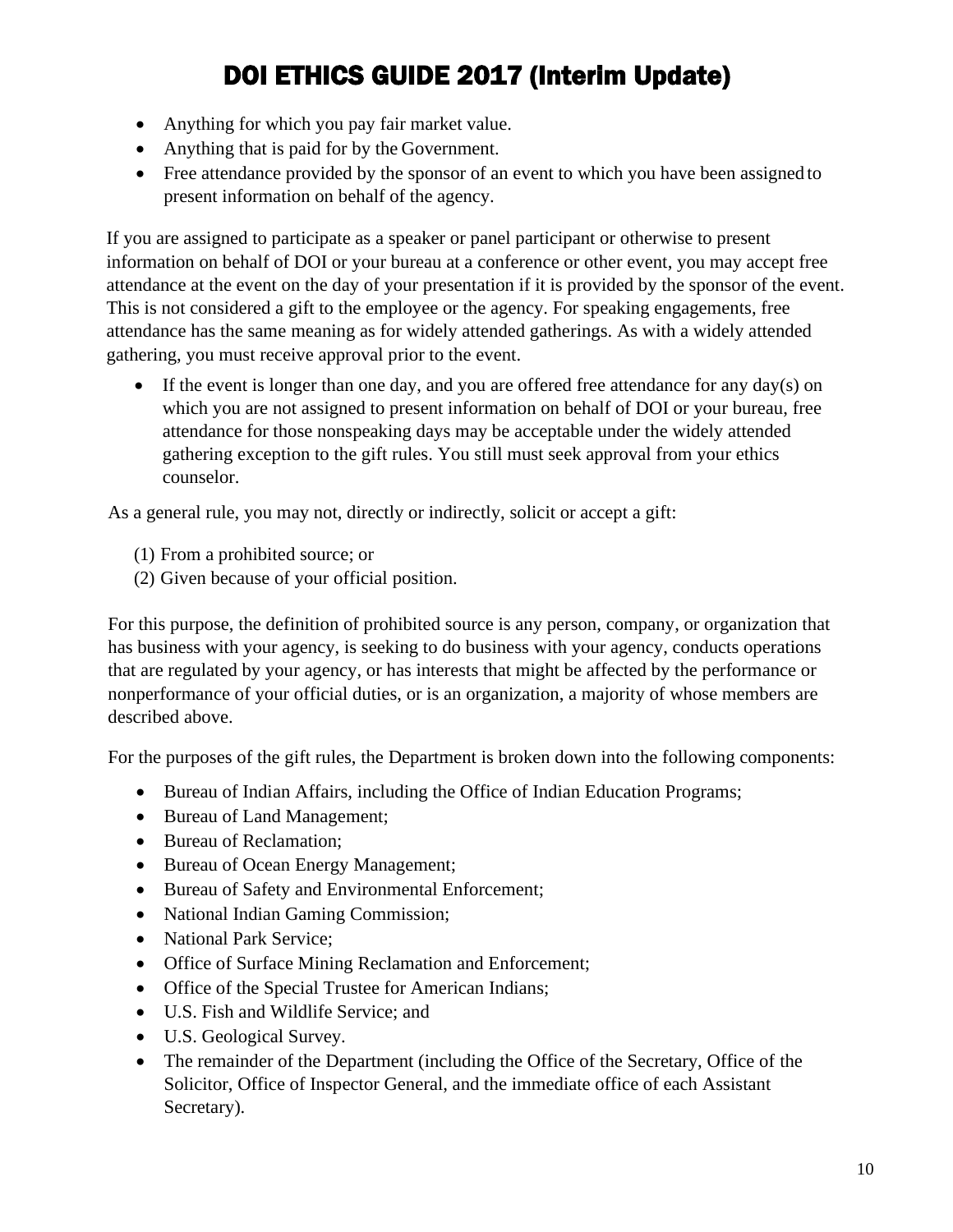If you work for a listed component, then your "agency," for purposes of the gift rules, is your component within DOI. For instance, a company whose only involvement with the Department and its employees is that it conducts activities regulated by BLM would only be a prohibited source for a BLM employee—not an employee of any other listed component.

For employees of the remainder of the Department, your "agency" for purposes of the gift rules is the entire Department. For example, that same company that only conducts activities regulated by BLM would also be a prohibited source for an employee of the Office of the Solicitor, the Office of Inspector General, etc.

#### **Considerations in Declining an Otherwise Permissible Gift – 5 C.F.R. 2635.201(b)**

You should consider declining an otherwise permissible gift if you believe that a reasonable person would question your impartiality or integrity as a result of accepting the gift.

Factors to consider:

- Does the gift have a high market value?
- Does the timing of the gift create an appearance that the donor is attempting to influence an official action?
- Is the donor someone whose interests may be affected by the performance of your duties?
- Will acceptance of the gift provide the donor with disproportionate access to the employee or the agency?

Remember, it is never inappropriate, and frequently prudent, to decline a gift.

#### **Exceptions to the Gift Prohibition – 5 C.F.R. § 2635.204**

There are some limited circumstances when you can accept gifts given because of your official position or from prohibited sources. Even where a gift exception is applicable, you should always consider whether it is appropriate to decline the gift.



**Gifts valued at \$20 or less (retail market value), per occasion from a single source.** Gifts that do not exceed \$20 per occasion or \$50 from a single source in any given calendar year may be accepted. You may not accept cash or checks made out to you under any circumstance. Gift cards valued at \$20 or less for specific vendors/restaurants are permissible; however, gift cards such as Visa/MasterCard/American Express that can be used at any retailer are treated the same as cash and would not be acceptable under this exception. If the gift is valued over

\$20 you may not pay the difference in order to accept the gift. If the aggregate value of gifts from the same source on a given occasion exceeds \$20, you may decline any distinct and separate item in order to accept those items aggregating \$20 or less.

**Widely Attended Gatherings.** Acceptance of free attendance from the sponsor of a widely attended gathering is permissible as long as certain prior approval requirements are met. Employees must receive written approval prior to the event using form DI-1958. An event is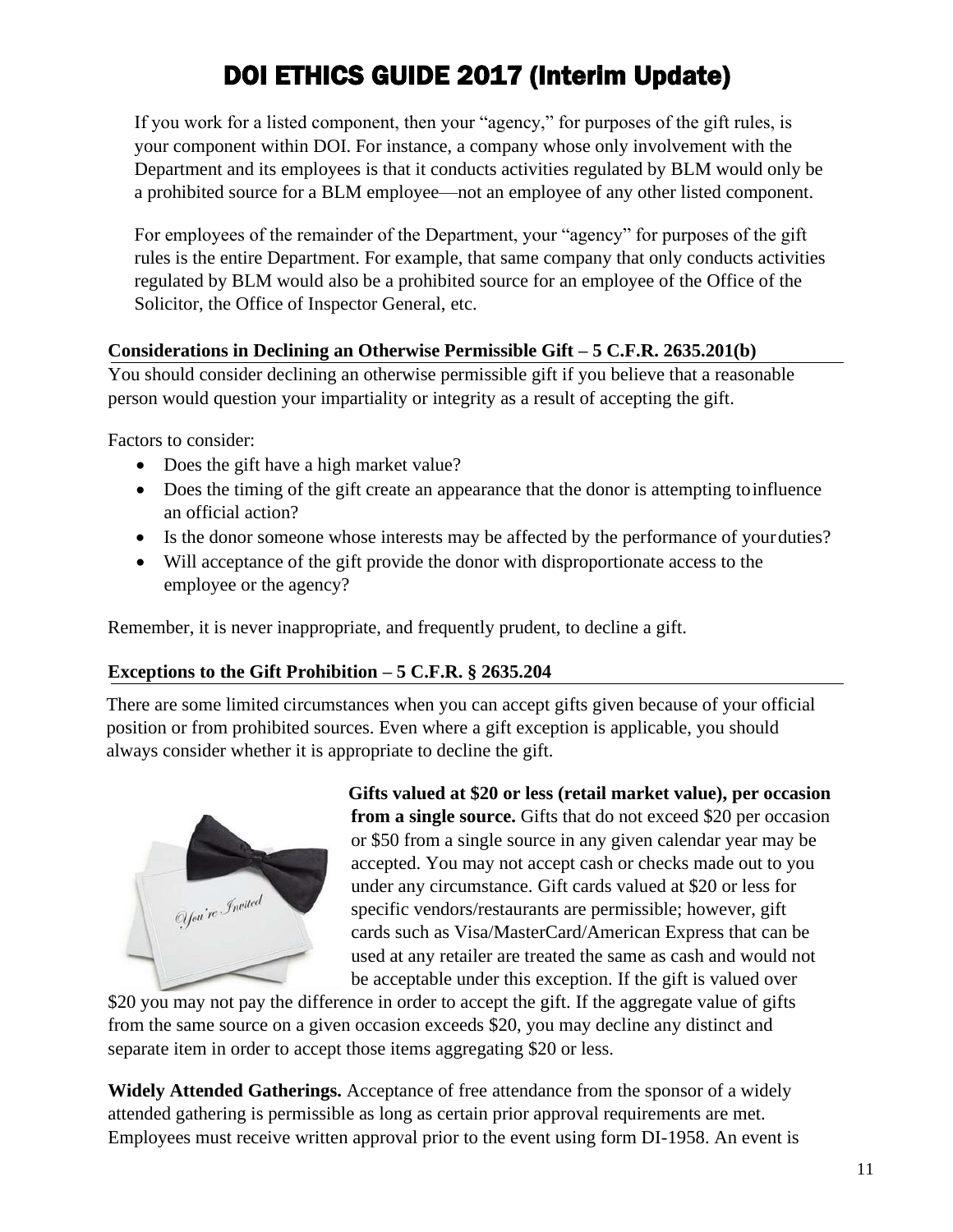widely attended if it is expected that a large number of persons will attend and that persons with a diversity of views or interests will be present. For example, an event may be considered a widely attended gathering if it is open to members from throughout the interested industry or profession or if those in attendance represent a range of persons interested in a given matter. Attendance at such an event will be in the employee's personal capacity, i.e. on the employee's own time, or if authorized by the agency, on excused absence.

There is an additional restriction on accepting free attendance to a widely attended gathering if someone other than the sponsor of the event invited you and is paying for your attendance (such as if a corporation or friends group invited you to sit at their table). In that case, you may accept free attendance only if more than 100 persons are expected to attend, the gift of your attendance has a market value of \$390 or less, and your attendance is approved as being in the interest of DOI or your bureau. This dollar figure may change periodically. Please verify the current allowance with your ethics counselor.

Free attendance may include waiver of all or part of a conference or other fee or the provision of food, refreshments, entertainment, instruction, and materials furnished to all attendees as an integral part of the event. It does not include travel expenses, lodging, entertainment collateral to the event, or meals taken other than in a group setting with all other attendees. (Under certain circumstances, DOI or your bureau may be able to accept travel expenses from outside sources to attend these events as described below in the "Traveling on Official Business" section of this Guide.)

**Discounts and similar benefits that are offered to the public, other groups that you belong to, or to all Government employees.** This exception includes favorable rates offered to all Government employees even when you are off duty. It also includes favorable rates and commercial discounts offered to members of a group or class in which membership is unrelated to Government employment.

**Gifts based on outside business or employment relationships.** This exception permits you to accept gifts that result from your outside affiliations, outside work, or other relationships and those of your spouse, including gifts customarily provided by a prospective employer in connection with bona fide employment discussions, provided the gift is not offered or enhanced due to your official position, and gifts provided by a former employer to attend a reception or similar event when other former employees have been invited to attend, the invitation and benefits are based on the former employment relationship, and it is clear that such benefits have not been offered or enhanced because of the employee's official position.

**Awards and honorary degrees**. Employees may accept awards with an aggregate value of \$200 or less given as a bona fide award for meritorious public service by a person who does not have interests affected by the employee's performance or nonperformance of official duties. Awards valued at more than \$200, or that include cash or an investment interest of any amount, require prior written approval from an ethics counselor. Employees may accept honorary degrees upon written approval from their ethics counselor.

**Gifts from a political organization.** You may accept a gift given in connection with political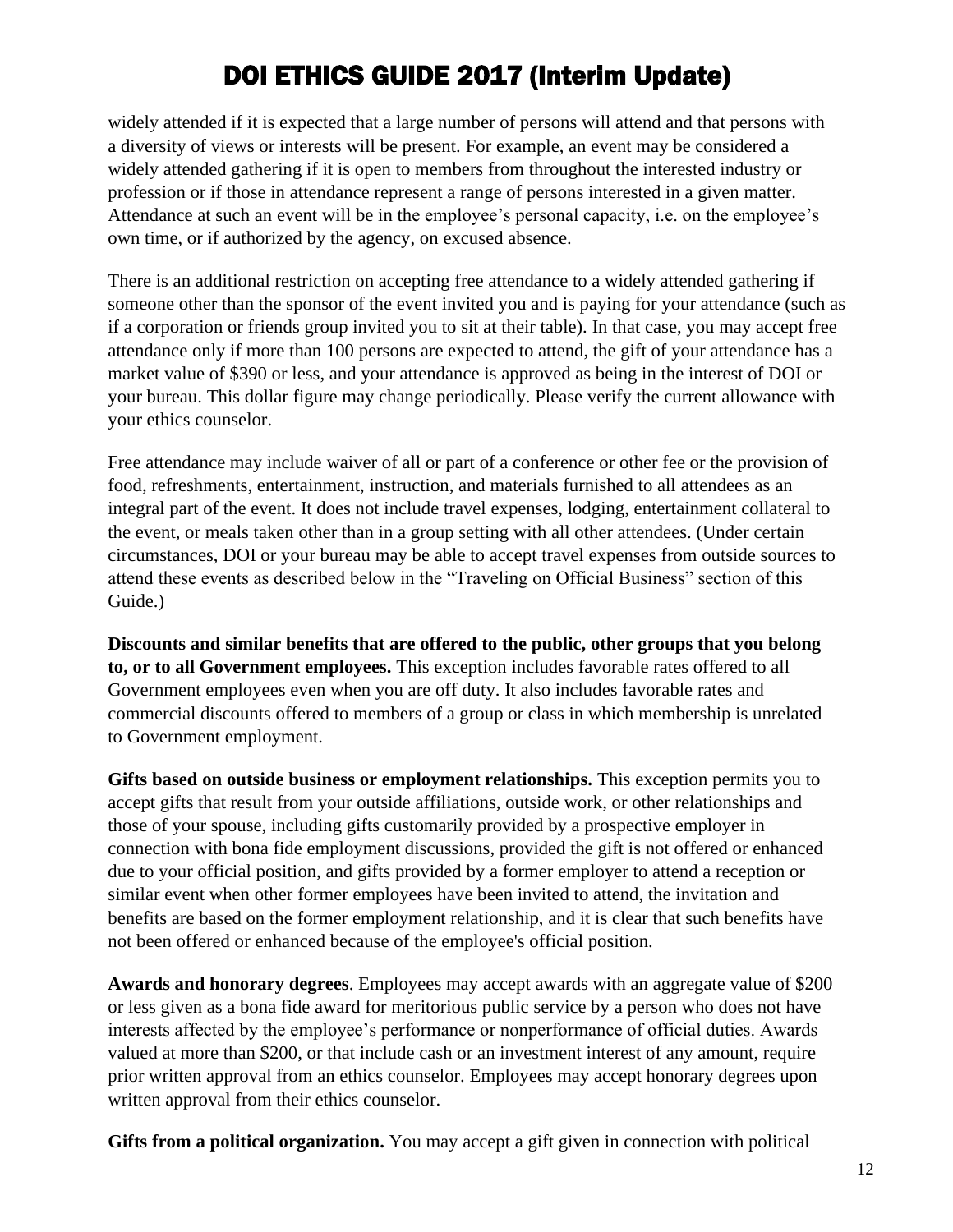activities permitted by the Hatch Act as amended, 5 U.S.C. §§ 7321-7326.

**Gifts based on a personal relationship.** You may accept a gift given under circumstances which make it clear that the gift is motivated by a family relationship or personal friendship rather than your position. If the gift is given for business reasons or is not personally paid for by the family member or friend, it is not covered under this exception.

Social Invitations. You may accept a gift of food, refreshments, and entertainment (not including travel or lodgings) at a social event attended by several persons where no fee is charged to anyone in attendance and the invitation is not from a prohibited source. A written determination from the agency designee is required if either the sponsor of the event or the person extending the invitation is not an individual.

**Gifts of informational materials.** You may accept unsolicited gifts of informational materials, provided that the aggregate market value of all informational materials received from any one person does not exceed \$100 in a calendar year (if the value exceeds this amount, seek guidance from your ethics official). Informational materials are writings, recordings, documents, records, or other items that: are educational or instructive in nature; are not primarily created for entertainment, display, or decoration; and contain information that relates in whole or in part to the following categories:

- 1. The employee's official duties or position, profession, or field of study;
- 2. A general subject matter area, industry, or economic sector affected by or involved in the programs or operations of the agency; or
- 3. Another topic of interest to the agency or its mission.



#### **Disposition of a Prohibited Gift**

If you are not otherwise authorized by regulation to accept a gift, then you must promptly return the gift or pay the donor for its market value. If the gift is a tangible item valued at \$100 or less, you may destroy the item. If the gift is perishable, such as food or flowers, it may be shared within your office, donated to charity or destroyed, as long as an ethics official or your supervisor grants approval.

If you receive a gift that doesn't fall within an exclusion or exception, the Department or bureau may be able to accept the item as a gift to the agency using its statutory gift acceptance authority. Employees should consult with the Office of the Solicitor and their ethics counselor in such cases, on any such items.

#### **Gifts from Foreign Governments**

In accordance with the Emoluments Clause of the U.S. Constitution, you may not accept anything of value from a foreign government, unless specifically authorized by Congress. This rule applies whether you are on or off duty. Any unit of a foreign government, whether it is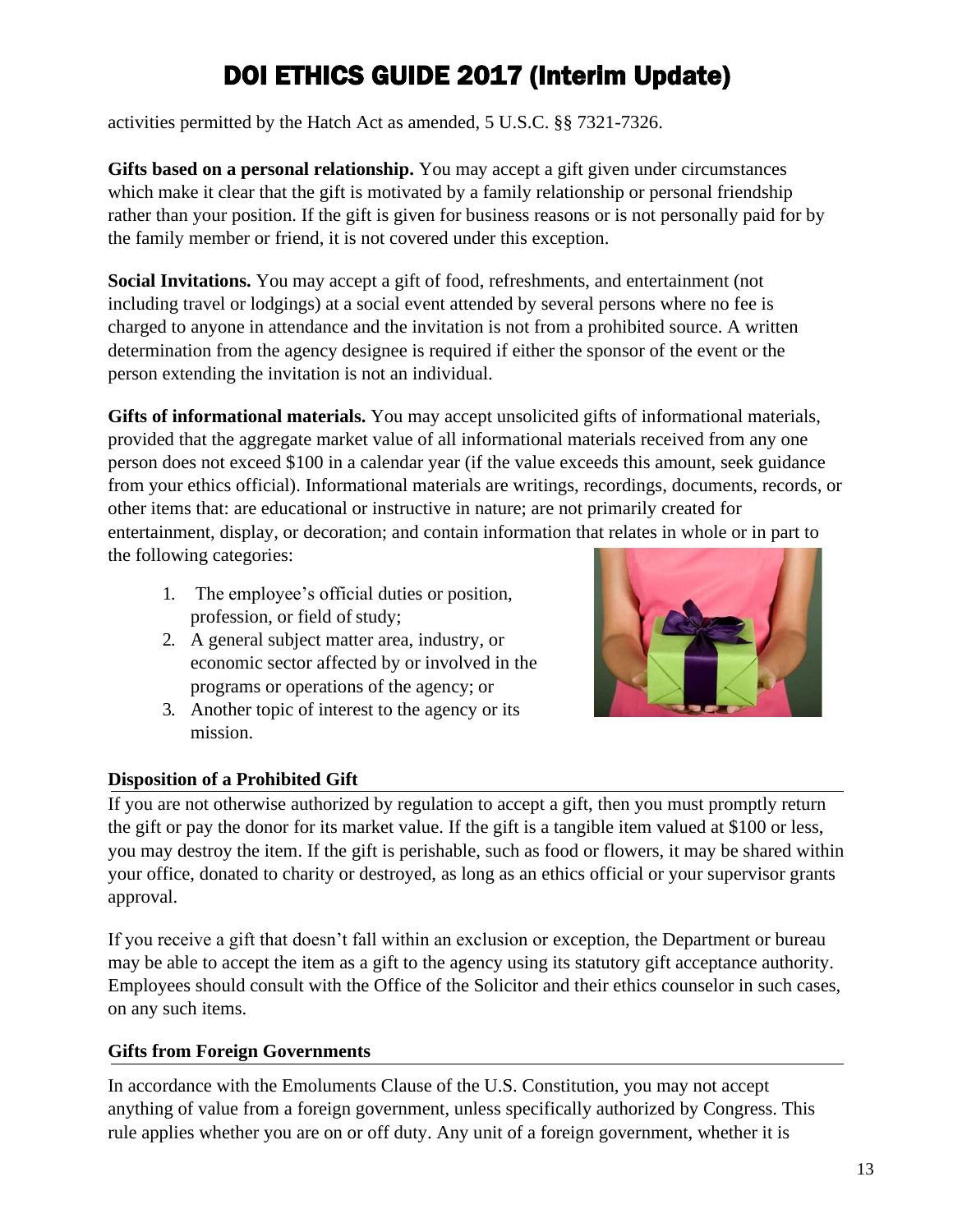national, state, local, or municipal level is covered. It also applies to gifts from international or multinational organizations composed of government representatives. It also may apply to gifts of honoraria, travel, or per diem from foreign universities which are often considered as part of the foreign government. Spouses and dependent children of Federal employees are also banned from accepting gifts from foreign governments.

The following gifts from foreign governments are authorized under the Foreign Gifts and Decorations Act, 5 U.S.C. § 7342:

- Gifts of minimal value (\$390 or less, as of January 2017, but this amount is revised periodically)
- Travel expenses (including transportation, food and lodging) for travel taking place entirely outside the U.S. that exceed minimal value
- Educational scholarships
- Medical treatment

If the value of a gift exceeds minimal value and where refusal of a gift would cause embarrassment either to the United States or the foreign government offering the gift, the gift may be accepted on behalf of the Department. Employees should consult with the Departmental Ethics Office or an ethics counselor from their office or bureau regarding such gifts.

#### **Gifts Between Employees – 5 C.F.R. 2635 Subpart C**

General Rules: Generally, you can't give a gift to a person above you in your supervisory chain. You can't solicit donations to buy a gift for a superior. You can't accept a gift from an employee that receives less pay than yourself. However, there are some exceptions.

Gifts are permissible if:

- There is a personal relationship between you and the other employee that would justify the gift and there is no subordinate-official superior relationship.
- A personal hospitality gift provided at a residence, which is of a type and valueyou customarily provide to personal friends.
- A gift given in connection with the receipt of personal hospitality if of a type and value customarily given on such occasions (e.g. a bottle of wine or a bouquet of flowers).
- A gift (other than cash) that has an aggregate market value of \$10 or less per occasion.
- A gift of leave transferred under an approved agency leave sharing plan (but not to your immediate supervisor).
- Items such as food and refreshments to be shared in the office among several employees.
- There is a special and infrequently occurring occasion of personal significance, such as marriage, illness, the birth or adoption of a child; or an occasion that terminates a subordinate- official superior relationship, such as retirement, resignation or transfer. On such occasions, an employee may give an appropriate gift exceeding the \$10 limit and may request donations of nominal amounts within the office for contributions toward an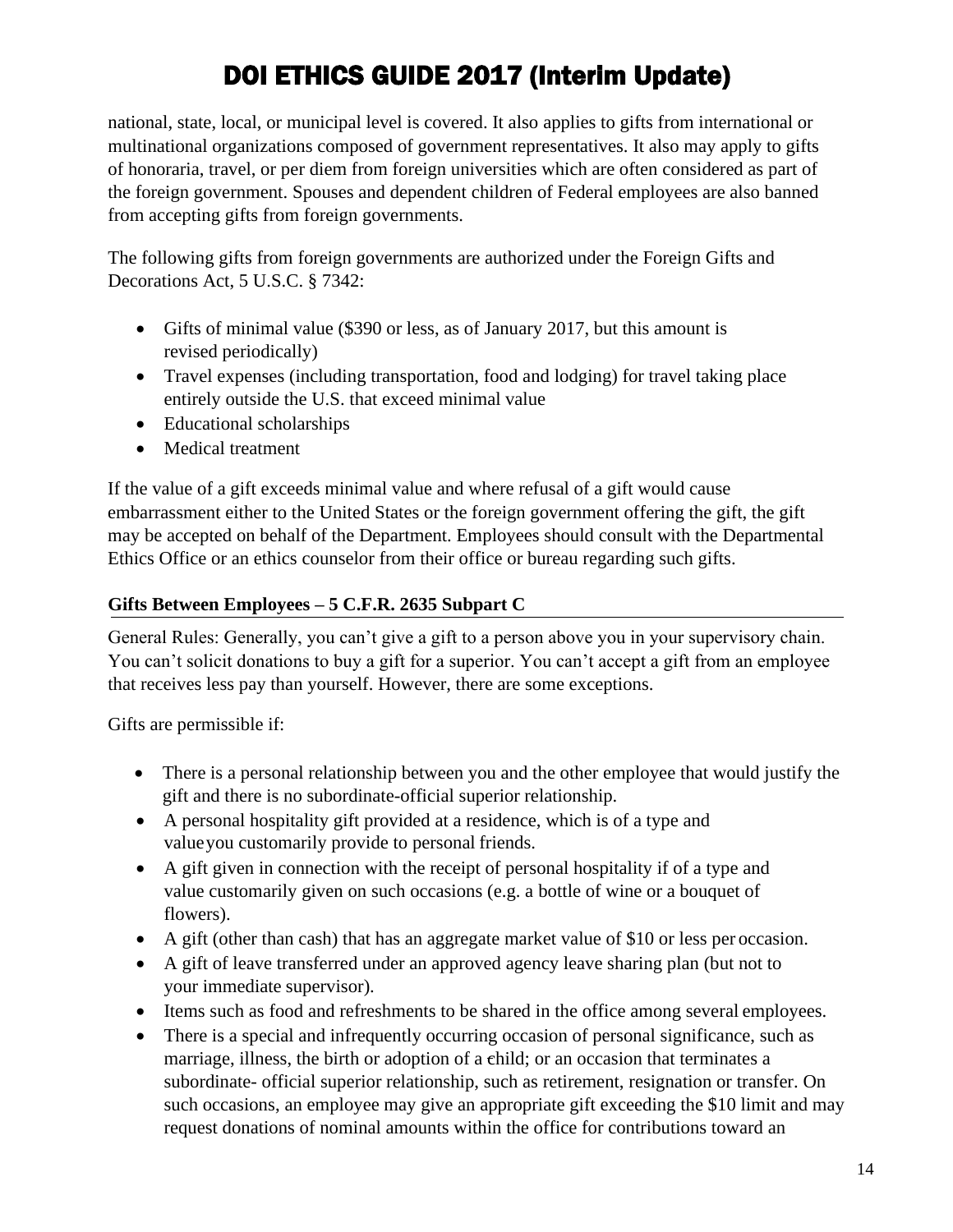appropriate gift. Donations must be entirely voluntary. Employees must be free to contribute a suggested amount, a lesser amount, or nothing at all.

#### **TRAVEL**

#### **Traveling on Official Business – 41 C.F.R. Chapter 304**

Generally, your official travel must be paid for with appropriated funds. Under certain circumstances, however, an employee may accept in-kind travel benefits from a non-Federal source or DOI or your bureau/office may be reimbursed for your travel expenses by a non-Federal source.

#### **Travel Expense Acceptance – 31 U.S.C. § 1353**

This law allows Executive Branch agencies to accept reimbursement or in-kind donations from non-Federal sources for an employee's transportation expenses (including food, lodging, incidental expenses, and registration costs) to certain functions related to the employee's official duties.

Acceptance of travel expenses from non-Federal sources is only permitted when the employee's travel is for attendance at a conference, meeting, seminar, training course, speaking engagement, or similar event that takes place away from the employee's official duty station (the employee must be in a travel status). Travel under this authority may not be used for events required to carry out DOI's statutory and regulatory functions such as investigations, inspections, audits, or site visits, or to attend vendor promotional training.

In addition to an approved travel authorization, the employee must also have an approved ethics form DI-2000 in advance of travel.

Approval for accepting travel expenses is also subject to conflict of interest considerations. Acceptance of travel expenses from non-Federal sources will not be approved if it would cause a reasonable person with knowledge of all the relevant facts to question the integrity of the programs or operations of the Department, its offices or bureaus.

It is not permissible for the employee to personally accept reimbursement from an outside source. All checks must be made out to DOI or to the employee's bureau. With prior approval, employees may accept "in kind" items such as airline tickets, meals, or hotel accommodations. In addition to accepting travel expenses for an employee, DOI may accept travel expenses for a spouse to accompany the employee to the same event where the spouse's presence is determined to be in the interest of DOI or the employee's bureau.

#### **Frequent Flyer Benefits – 41 C.F.R. § 301-53**

Federal employees may retain for personal use promotional items, including frequent flyer miles, earned on official travel.

#### **Airline Bumping Benefits**

An employee may voluntarily give up his seat on an oversold flight as long as it does not interfere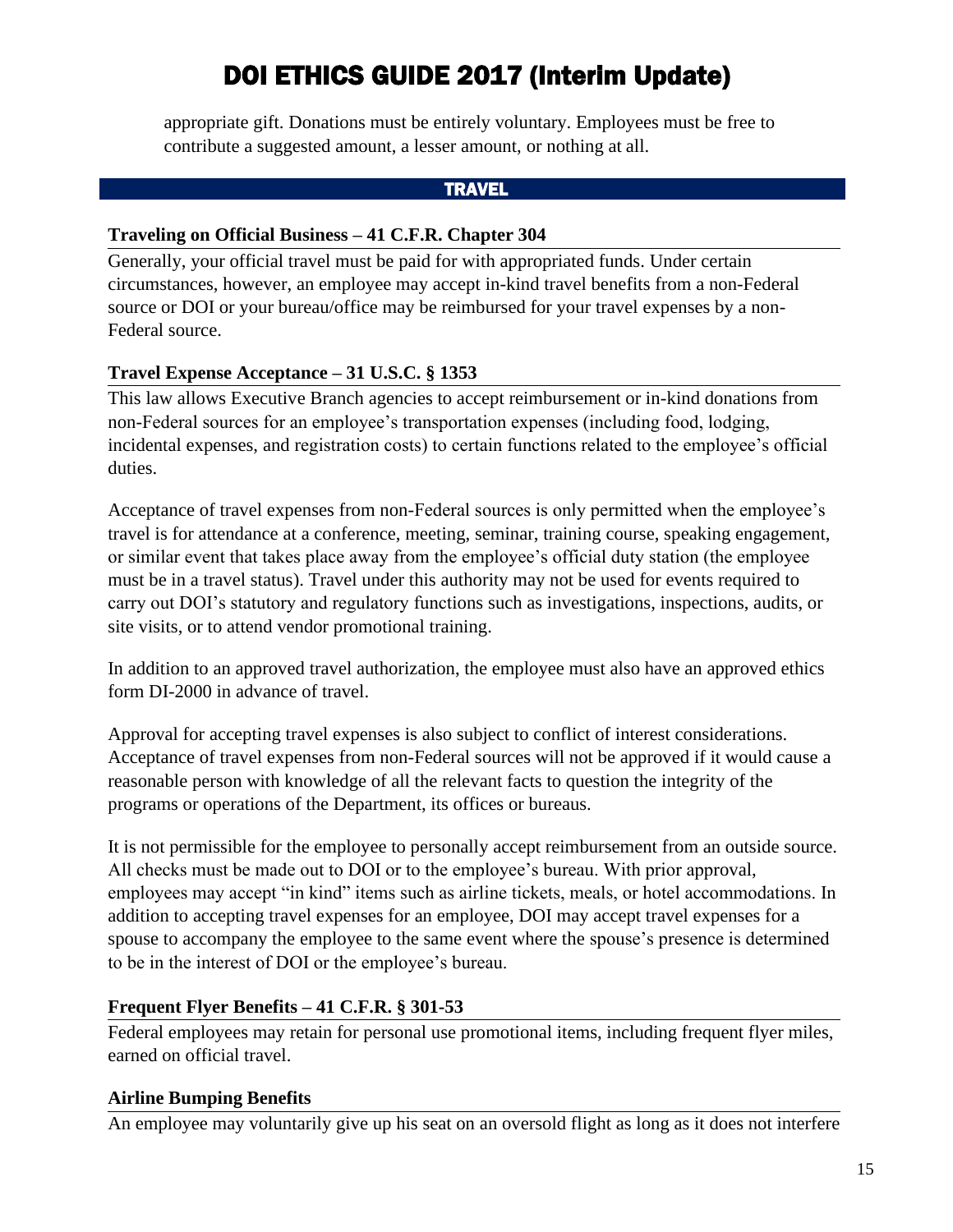with his or her official duties and there is no increase in costs to the Government. If this situation applies, the employee may keep any gift or compensation under the following conditions. The employee may not claim additional travel expenses, including per diem, as a result of giving up his or her seat. The employee must take annual leave if his or her travel is delayed during duty hours and pay any expenses accrued while on leave. Any benefits resulting from an employee being involuntarily bumped from an oversold flight belong to the Government.

#### OUTSIDE WORK AND ACTIVITIES



Outside work or activities are permitted unless they are prohibited by statute or regulation, or would require the employee's disqualification from matters central or critical to the performance of his or her official duties.

 **Engaging in Employment with a Prohibited Source** DOI supplemental ethics regulation 5 C.F.R. § 3501.105 requires all Department employees to seek prior written

approval from a Departmental or bureau ethics counselor

before engaging in employment with a prohibited source. The Outside Work or Activities Form is used to obtain approval from your ethics counselors. For this purpose, the definition of prohibited source is any person, company or organization that has business with your agency, is seeking to do business with your agency, conducts operations that are regulated by your agency, or has interests that might be affected by the performance or nonperformance of your official duties; or is an organization, a majority of whose members are described above.

The separate agency components within the Department are the same as for "Gifts from Domestic and Private Sources." 5 C.F.R. § 3501.102. Check with your office or bureau ethics counselor for any office-specific or bureau-specific procedures or restrictions that may apply to your situation.

**Definition of Employment.** Employment means any form of non-Federal business relationship involving the provision of personal services by the employee, with or without compensation. It includes but is not limited to personal services as an officer, director, employee, agent, attorney, consultant, contractor, general partner, trustee, teacher or speaker. It includes writing done under an arrangement with another person for production or publication of the written product. It does not, however, include participation in the activities of a non-profit charitable, religious, professional, social, fraternal, educational, recreational, public service, or civic organization, unless the participation involves the provision of professional services or advice for compensation other than reimbursement for actual expenses.

**PAS Employees.** Presidentially-appointed, confirmed by the Senate employees (PAS) may pursue certain outside activities, but may not receive outside earned income for engaging in any such activity and must receive approval from the White House and DEO.

**SES Employees.** Non-career Senior Executive Service (SES) employees may not, in any calendar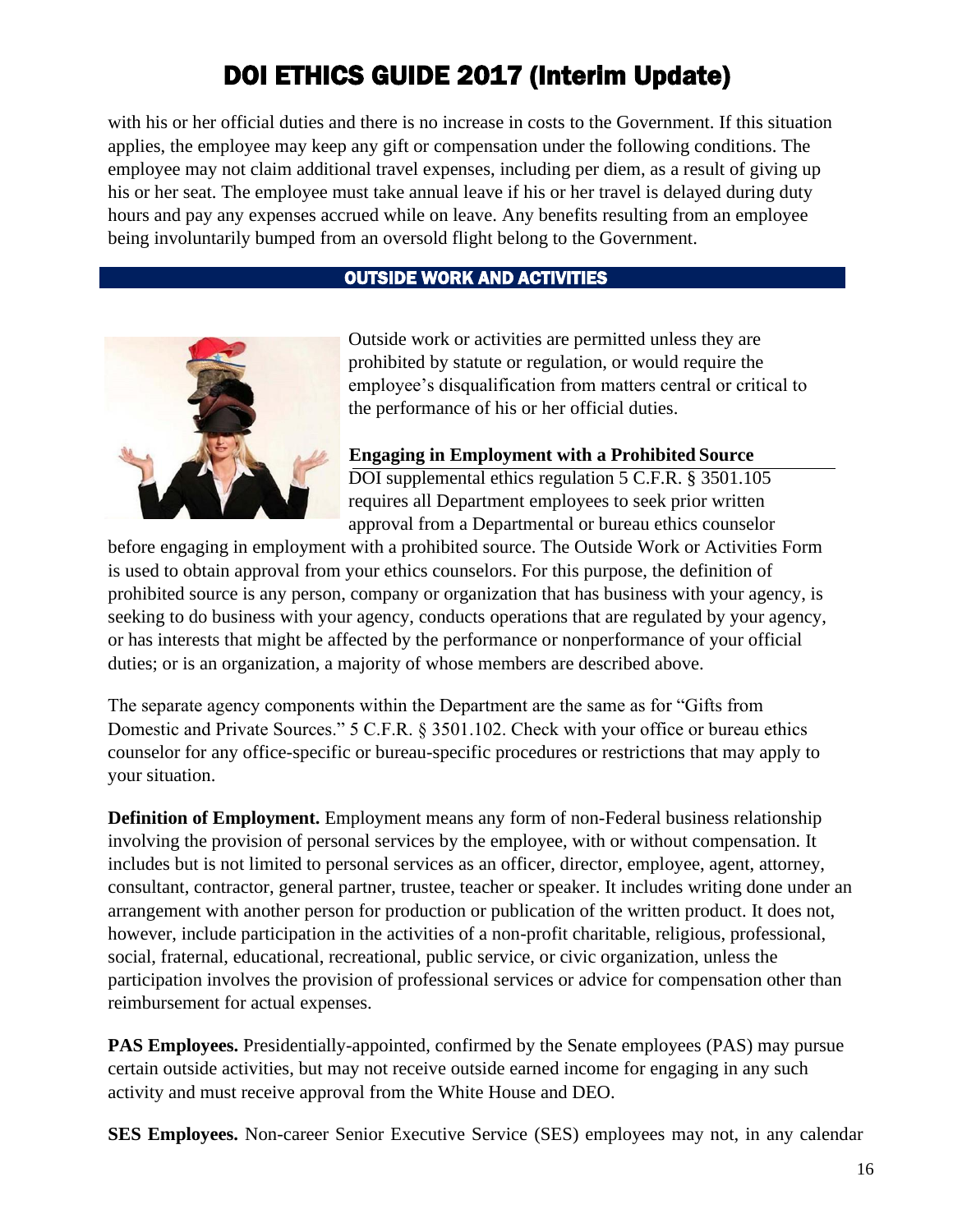year, receive outside earned income which exceeds 15% of the annual rate of basic pay for level II of the Executive Schedule. These non-career employees have additional outside earned income and employment and affiliation restrictions and should consult with DEO before engaging in any outside activity.

All outside work must take place outside official duty hours or while employees are on authorized leave. Employees may not use or permit the use of their official titles, positions, or government resources in their outside work or activities.

#### **Serving as an Expert Witness – 5 C.F.R. § 2635.805**

You may not serve, with or without compensation, as an expert witness in your private capacity in any proceeding before a court or agency of the United States in which the U.S. is a party or has a direct or substantial interest, without prior approval from the head of the DEO.

If you are subpoenaed to testify as an expert in any such matter, you must notify your supervisor and the Designated Agency Ethics Official (DAEO) immediately and request approval to proceed. If you receive DAEO approval, you must still comply with DOI and bureau work and outside activity requirements. For instance, all DOI employees must obtain prior approval to work (paid or unpaid) for a prohibited source, and all USGS employees must obtain prior approval for any outside work or activity that is related to the USGS duties or the USGS mission.

#### **Teaching, Speaking, and Writing – 5 C.F.R. § 2635.807**

Generally, you may not receive compensation, other than travel expenses, for outside teaching, speaking, or writing that relates to your official duties.

For purposes of this regulation, a teaching, speaking, or writing activity relates to your official duties if:

- The activity is undertaken as part of your official duties;
- The circumstances indicate that the invitation to engage in the activity was extended to you primarily because of your official position rather than your expertise on the particular subject matter;
- The invitation to engage in the activity or the offer of compensation for the activity was extended to you by a person who has interests that may be substantially affected by the performance or nonperformance of your official duties;
- The information conveyed through the activity draws substantially on nonpublic information; or
- The subject of the activity deals in significant part with:
	- 1. A matter to which you are presently assigned or to which you have been assigned duringthe previous year; or
	- 2. Any ongoing announced policy, program, or operation of DOI or your office or bureau.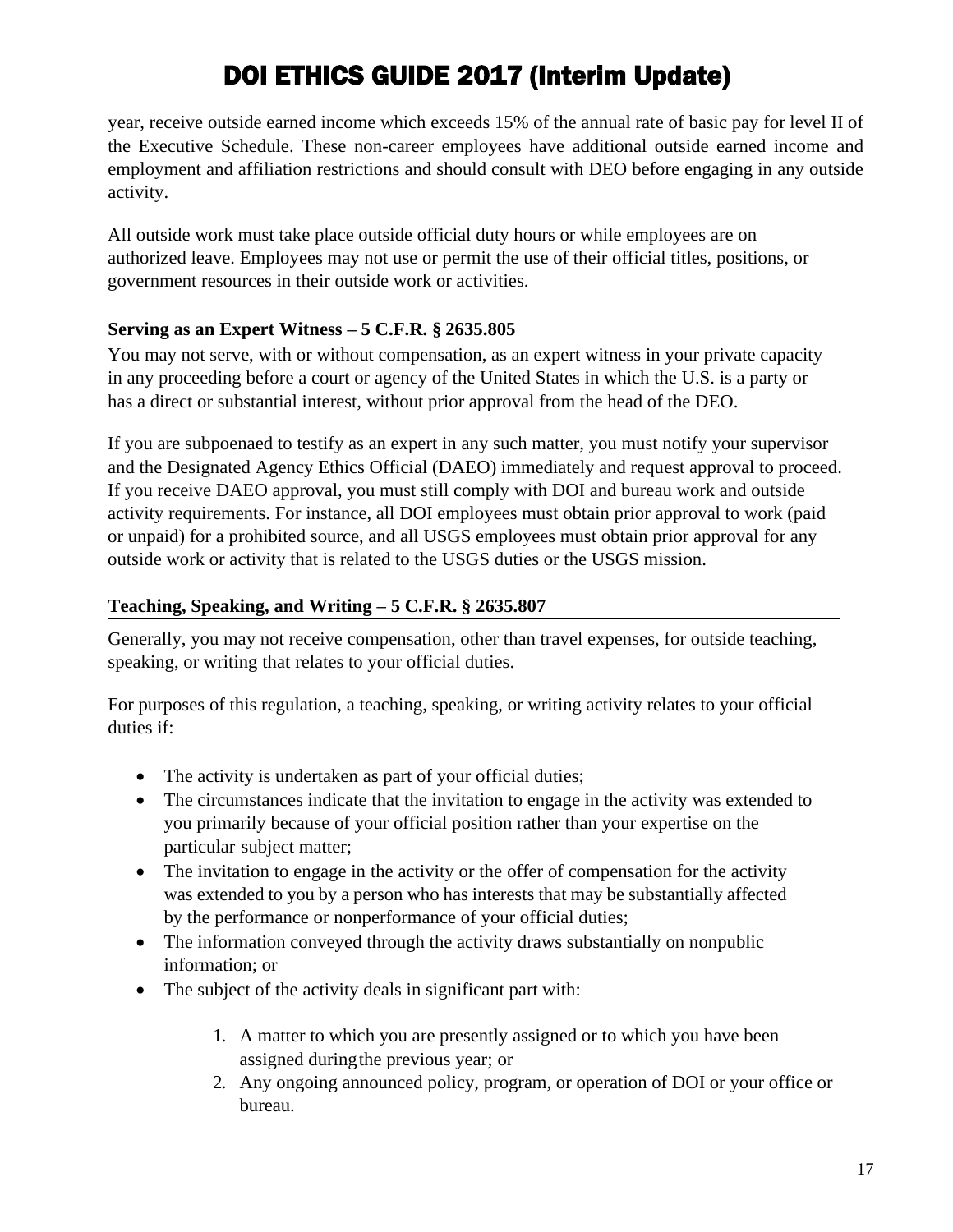**Exception for Teaching Certain Courses.** Even if the subject matter deals with your official duties, you may accept compensation for teaching a course requiring multiple presentations offered as the regularly established curriculum of an accredited institution of higher education, a secondary school, an elementary school, or a program of education sponsored and funded by the Federal Government or by a state or local government. You may only receive compensation under these circumstances for outside teaching, not for teaching carried out as part of your official responsibilities. If the class involves providing services to prohibited sources, prior approval is required.

**Reference to Official Position.** If you are engaged in teaching, speaking, or writing as an outside activity, you may not use or permit the use of your official title or position except:

- You may include your title or position as one of several biographical details when such information is given to identify you, provided that it is not given more prominence than other significant biographical details;
- You may use your title or position in connection with an article published in a scientific or professional journal, provided that it is accompanied by a disclaimer that the views expressed do not necessarily represent the views of DOI or the United States Government; and,
- If you are ordinarily addressed using a general term of address such as "The Honorable," ora rank, such as a military or ambassadorial rank, you may use that term of address or rank.

**Prior Approval Requirements.** Before engaging in outside teaching, speaking, or writing for compensation, make sure that you comply with Department and bureau prior approval requirements for outside activities and employment.

#### **Fundraising – 5 C.F.R. § 2635.808**

Unless permitted by law, regulation or special authority, Department employees may not engage in any form of fundraising in the workplace. This includes but is not limited to, conducting raffles, lotteries, bake sales, carnivals, athletic events, etc. for charitable organizations.

**In your official capacity.** An employee may participate in fundraising in an official capacity only as authorized by statute, Executive Order or regulation. When authorized to participate in fundraising in an official capacity, an employee may use his official title, position and authority.

The Combined Federal Campaign (CFC) and special disaster relief solicitations approved by the Office of Personnel Management are generally the only authorized solicitation of employees for charitable fundraising in the Federal workplace. The rules governing acceptable fundraising activities by Federal employees are described in 5 C.F.R. Part 950.

Employees and other persons are prohibited from selling or soliciting for personal gain within any building or on any lands occupied or used by DOI. Exception is granted for Departmentauthorized operations including, but not limited to, the Interior Department Recreation Association, the Indian Arts and Crafts store, and for cafeteria, newsstand, snack bar, and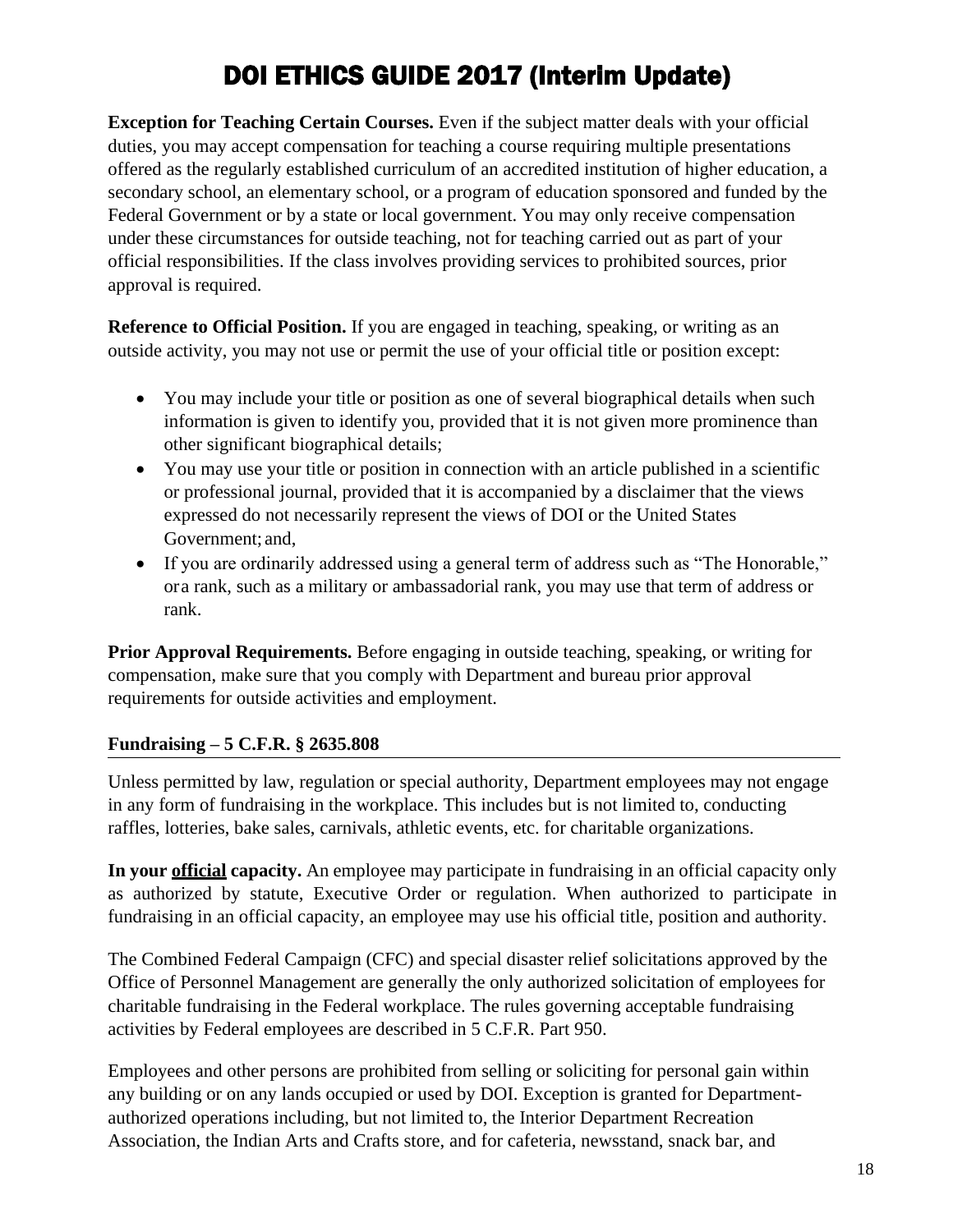vending machine operations that are authorized by DOI for the benefit of employees or the public. 43 C.F.R. **§** 20.504

**In your personal capacity.** An employee may generally engage in fundraising in a personal capacity outside the workplace provided he or she does not:

- Personally solicit funds or other support from a subordinate or from any person the employee knows is a prohibited source (flip to the "Gifts" tab for definition of prohibited source);
- Use or permit the use of his or her official title, position, or any authority associated with his or her public office to further the fundraising effort; or
- Engage in any action that would otherwise violate the ethics laws or regulations.

#### **Serving as an Officer or Member of a Board of Directors of an Outside Organization**

In order for an employee to serve as an officer or board member of a non-Federal organization as part of their official duties, he/she must have a written authorization of assignment from either the Secretary of the Interior or the head of their Bureau or Office prior to engaging in such official service. To start the process of requesting an authorization of assignment, contact the DEO or your servicing ethics office.

Prior approval from an ethics counselor is required if an employee is interested in serving in their personal capacity as an officer or board member of a non-Federal organization that is a prohibited source. See the "Outside Work and Activities" section of this Guide for a definition of "prohibited source."

#### POLITICAL ACTIVITY

#### **DOs and DON'Ts**

Consult the [Office of Special Counsel \(OSC\) w](https://osc.gov/Pages/HatchAct.aspx)ebsite for additional information and guidance on political activity at: [https://osc.gov/Pages/HatchAct.aspx.](https://osc.gov/Pages/HatchAct.aspx)

#### [Watch the DAEO's recent presentation on the Hatch Act and the 2020 elections.](https://www.doi.gov/employees/creativecomms/creativecomms-hatch-act-and-2020-elections)

The Hatch Act, 5 U.S.C. §§ 7321-7326, restricts Federal employee involvement in partisan political activity. Partisan political activity is any activity directed toward the success or failure of a partisan candidate, political party, or partisan political group. Violation of the Hatch Act may result in disciplinary action, to include removal from Federal employment. Employees should consult with the Departmental Ethics Office before engaging in any partisan political activity.

There are three different classes of employees under the Hatch Act:

1. Career Senior Executive Service (SES), Administrative Law Judges (ALJ),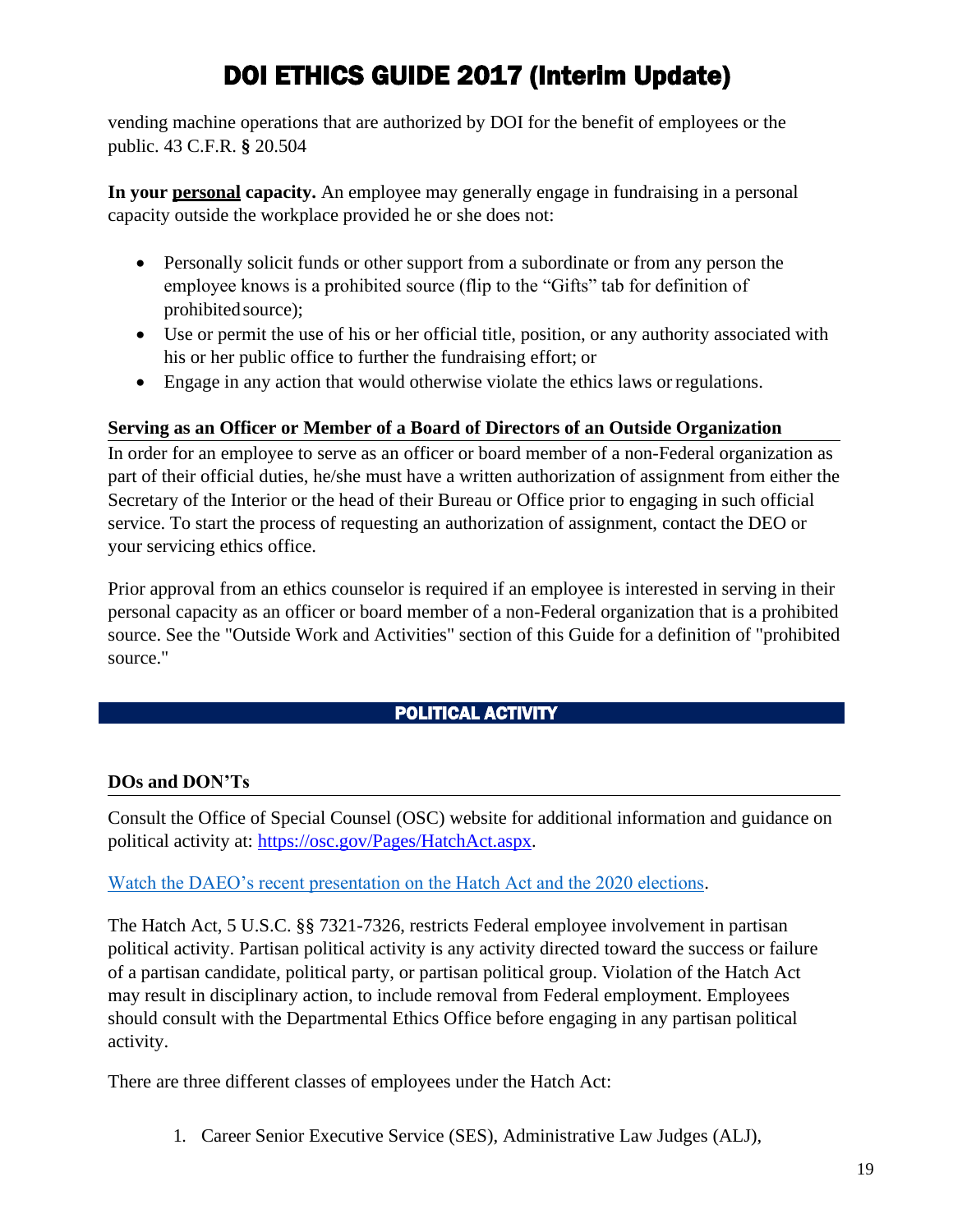Administrative Appeals Judges (AAJ), Contract Appeals Board Members (CABM), and employees of certain intelligence or enforcement agencies or offices (except PAS) are the most restricted group.

- 2. GS, WG, non-career SES, Schedule C, SL, and ST employees are in the lesser restricted group. This group may participate in certain partisan political activitybut only in a purely personal (not official) capacity.
- 3. Presidentially appointed, Senate confirmed personnel (PAS) are subject to special Hatch Act rules. They are less constrained in terms of where and when they can engage in political activity because of their 24-hour duty status. They too,however, may only participate in partisan political activity in a purely personal (not official) capacity.

#### **Hatch Act Rules**

**No Use of Official Authority.** A Federal employee may **not** use his or her official authority or influence for the purpose of interfering with or affecting the result of an election. Prohibited activities include, but are not limited to using his or her official title while participating in political activity; using his or her authority to coerce any person to participate in political activity; or soliciting, accepting, or receiving uncompensated individual volunteer services from a subordinate for any political purpose.

**No Fundraising.** A Federal employee may not solicit, accept, or receive political contributions. Examples include asking for donations, e.g., by mail, email, or social media; working a phone bank (if asking for contributions); hosting a fundraiser; inviting others to a fundraiser; or sharing or liking fundraising posts on social media.

**No Partisan Political Activity at Work.**\* A Federal employee may not engage in partisan political activity while:

- On duty (including when telecommuting or on official time for union duties).
- In a Government room or building (including break rooms, conference rooms, and union offices, if inside a Federal building) or any room or building occupied in the discharge of official duties.
- Wearing a Government uniform, badge, or insignia.
- Using a Government-owned or -leased vehicle.

The restrictions on engaging in partisan political activity at work apply even if you are:

- Using a personal device or email account.
- Sharing or forwarding content authored by others.
- Sharing or forwarding to friends or like-minded coworkers.

The restrictions even apply to union email if it meets the definition of partisan political activity.

\* This prohibition does not apply to PAS officials. However, a PAS official may not conduct any of these activities while acting in an official capacity. For example, a PAS official may not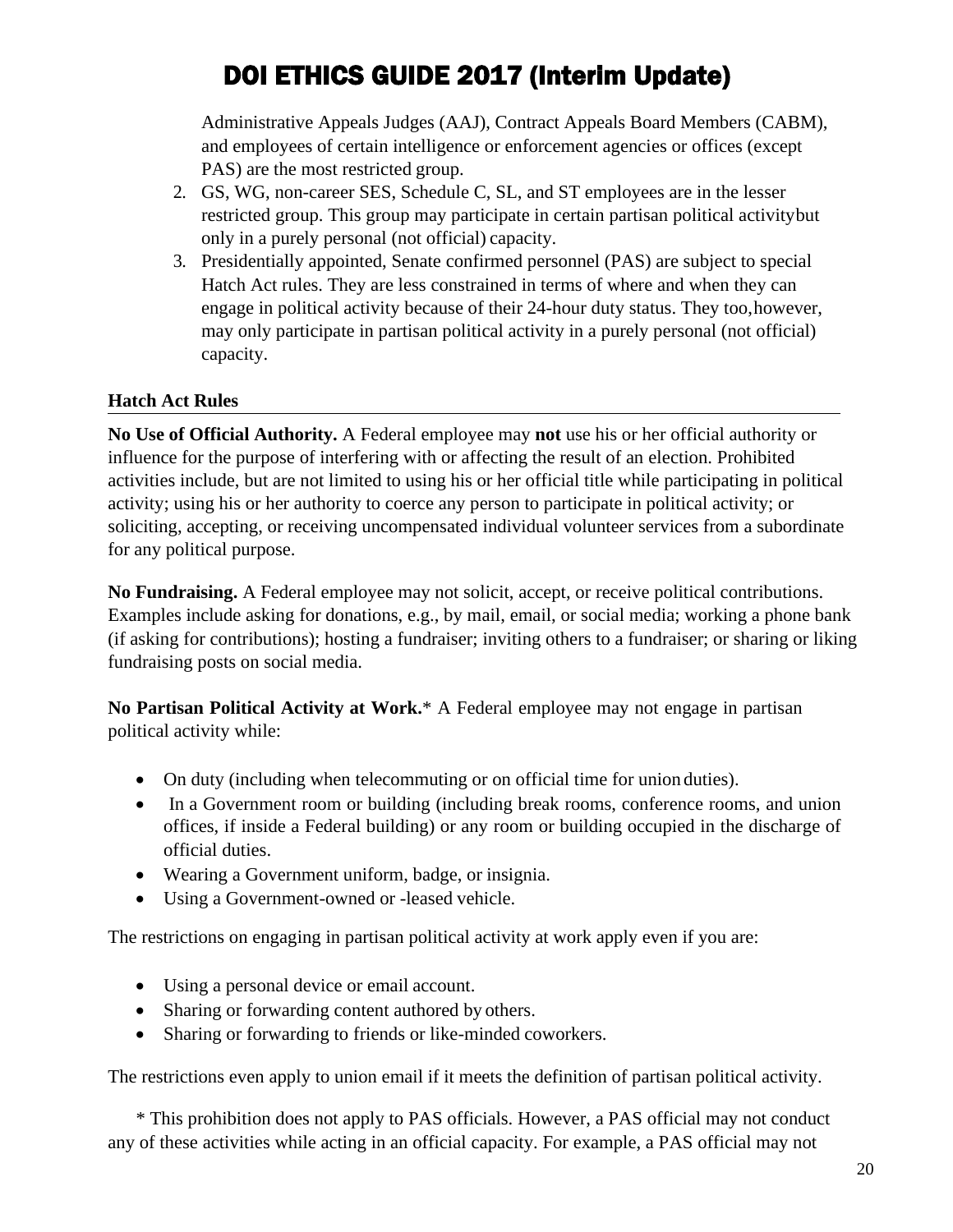wear a political button or display a screen saver, poster, or candidate photograph in his or her office while actually performing the duties of his or her office. PAS officials should contact the Departmental Ethics Office before engaging in any partisan political activity.

**Use of Privately-Owned Vehicles.** You may display a partisan political bumper sticker on your privately-owned vehicle and park it in a Federal parking lot. Up to two partisan political bumper stickers (for example, one for candidate A in a Presidential race and one for candidate B in a congressional race) would not violate the Hatch Act. Employees must be cautioned, though, against displaying other partisan political materials, or even bumper stickers, in such a way that makes the vehicle appear to be a campaign mobile. If you use your private vehicle for official purposes, you must cover the bumper sticker(s) while the vehicle is being used for official duties.

**Candidacy for Public Office.** The Hatch Act and other Government policies may restrict an employee's ability to run for public office. If you are considering running for public office, contact the DEO and your servicing ethics office for guidance.

#### MISUSE OF POSITION

#### **Use of Public Office for Private Gain – 5 C.F.R. §§ 2635.101 and .702**

As a DOI employee, you may not use your public office for your own private gain or for the private gain of friends, relatives, business associates, or any other entity, no matter how worthy. Except as provided by law or regulation, you may not use or permit the use of your Government position or title or any authority associated with your public office in a manner that could reasonably be construed to imply that DOI or the Government sanctions or endorses any of your personal activities or the activities of another.

#### **Inducement or Coercion of Benefits – 5 C.F.R. § 2635.702(a)**

You may not use or permit the use of your Government position or title or any authority associated with your public office in a manner that is intended to coerce or induce another person, including a subordinate, to provide any benefit, financial or otherwise, to yourself or to friends, relatives, or persons with whom you are affiliated in a nongovernmental capacity.

#### **Appearance of Government Sanction – 5 C.F.R. § 2635.702(b)**

You may not use or permit the use of your Government position, title or any authority associated with your public office in a manner that could reasonably be construed to imply that your agency or the Government sanctions or endorses your personal activities or those of another.

**Letters of Recommendation.** You may sign a letter of recommendation using your official title only in response to a request for an employment recommendation or character reference based upon personal knowledge of the ability or character of a person with whom you have dealt in the course of Federal employment or whom you are recommending for Federal employment.

#### **Endorsements – 5 C.F.R. § 2635.702**

A DOI employee shall not use or permit the use of his Government position or title or any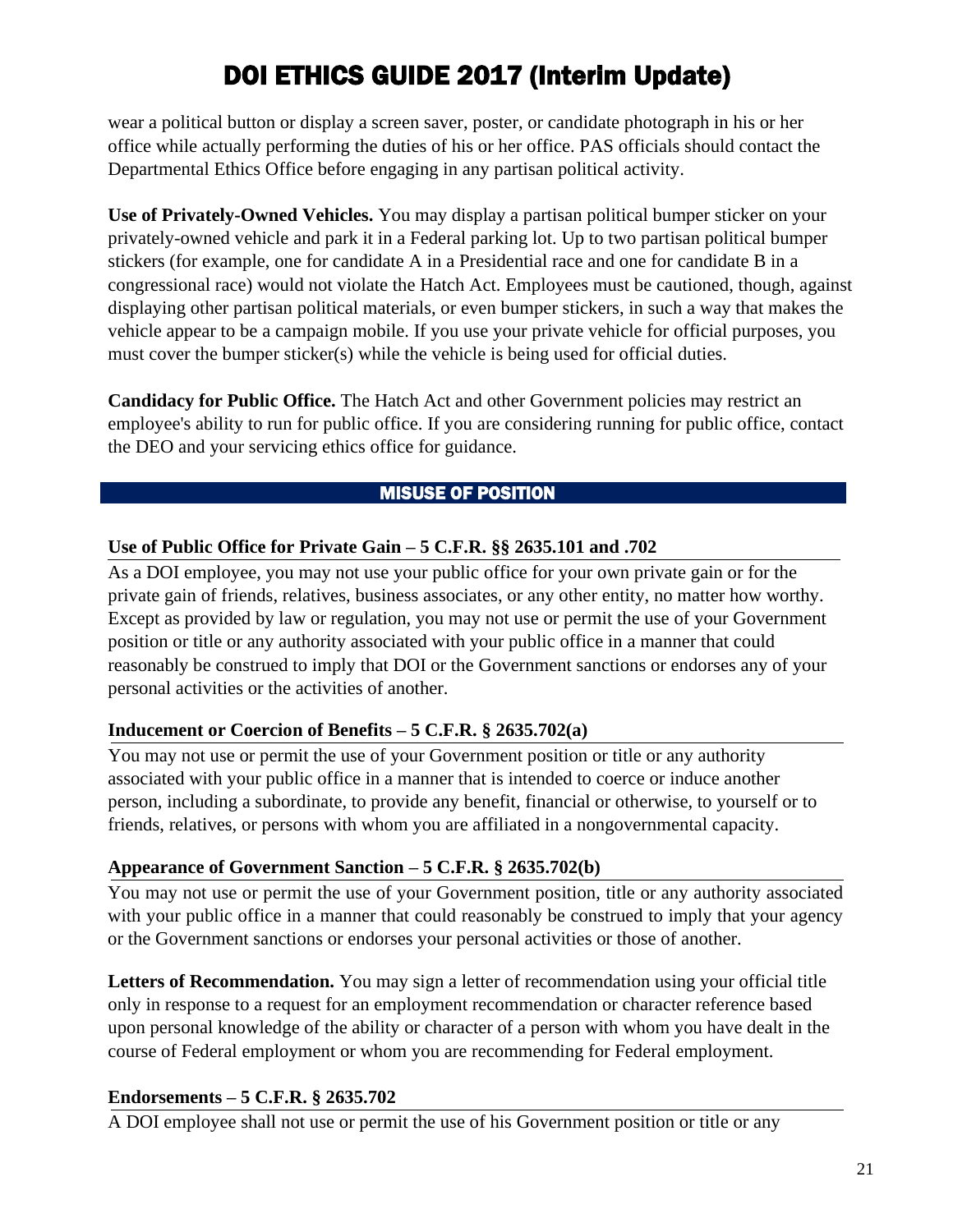authority associated with his public office to endorse any product, service or enterprise except:

- (1) In furtherance of statutory authority to promote products, services, or enterprises;
- (2) As a result of documentation of compliance with agency requirements or standards; or
- (3) Under an agency program in recognition for accomplishment in support of DOI'smission.

You may endorse an outside program in your private capacity; however, your endorsement may not make reference to your official title or position within DOI or your bureau.

**Giving Preferential Treatment to Relatives.** Nepotism, or showing favoritism on the basis of family relationships, is prohibited. The Department's policy on nepotism is based directly on the nepotism law in 5 U.S.C. § 3110.

A public official may not appoint, employ, promote, advance, or advocate for the appointment, employment, promotion, or advancement of a relative in or to any civilian position in the agency in which the public official serves, or over which he or she exercises jurisdiction or control. This restriction encompasses all of DOI (in addition to all DOI bureaus). An individual appointed, employed, promoted or advanced in violation of the nepotism law is not entitled to pay.

**Exceptions to the Nepotism Policy.** When necessary to meet urgent needs resulting from an emergency posing an immediate threat to life or property, or a national emergency as defined in 5 C.F.R. § 230.402(a)(1), a public official may employ relatives to meet those needs without regard to the restrictions in 5 U.S.C. § 3110. Such appointments are temporary and may not exceed 30 days, but the agency may extend such an appointment for one additional 30-day period if the emergency need still exists at the time of the extension. Questions regarding nepotism should be referred to your servicing Human Resources Office.

#### USE OF GOVERNMENT PROPERTY, TIME, AND INFORMATION

It is your responsibility as an employee to protect and conserve Government-owned or -leased property and vehicles and to use them only for authorized purposes. *See* 5 C.F.R. § 2635.703, 704, and 705.

You are misusing a Government vehicle when you use it for personal benefit as opposed to using it for the benefit of the Government.

You may NOT use Government purchasing authority or a Government charge card for personal acquisitions, even if you reimburse the Government.

When leaving Government service, you may not remove Government property or files and you may not use Government copiers to make copies of files to take with you.

You are prohibited from using official Government envelopes (with or without applied postage) or official letterhead stationery for personal business. This includes mailing your resumes/applications for Federal or private positions. Violation of the prohibition against using franked (postage paid) envelopes may result in a fine. (18 U.S.C. § 1719)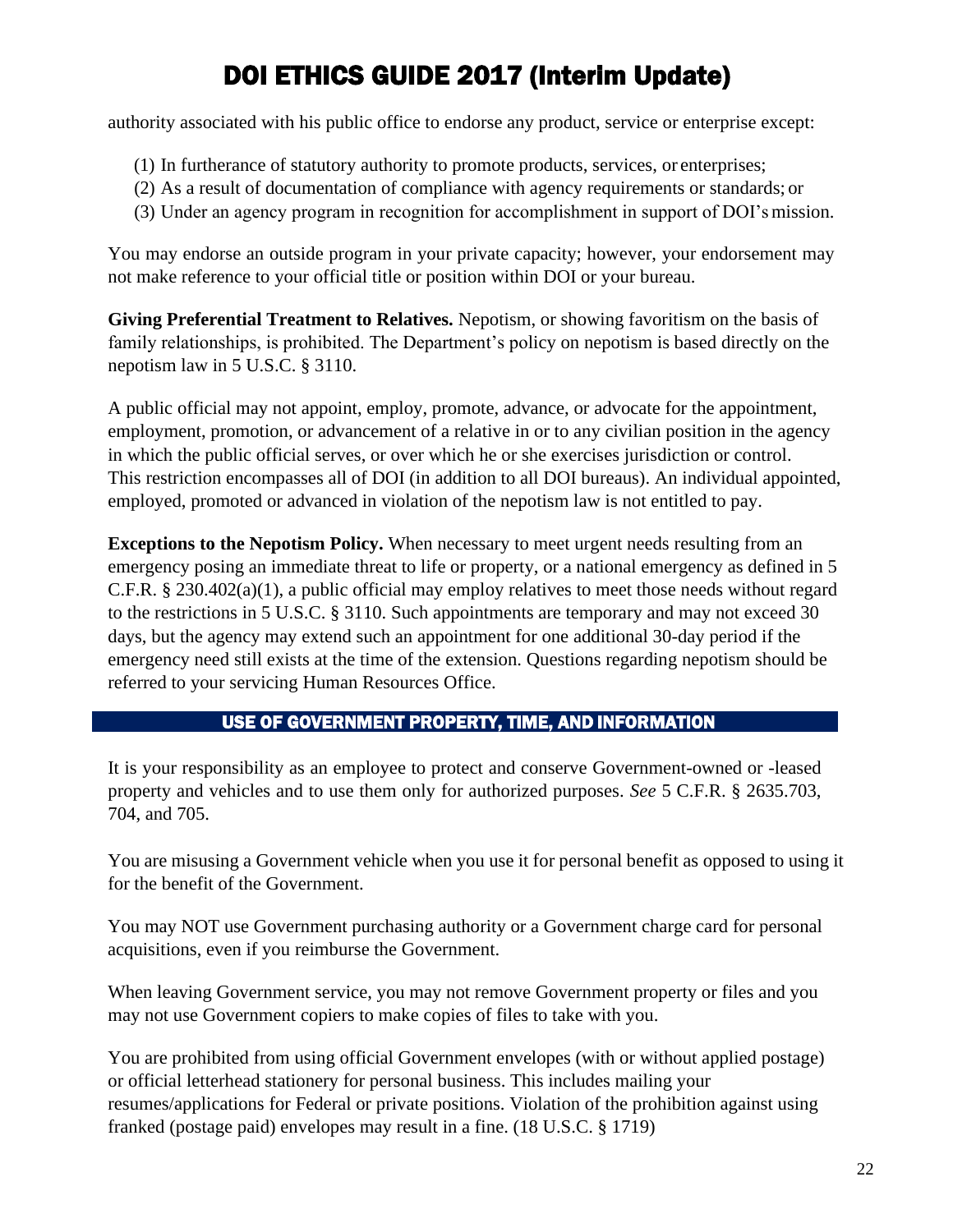You must use official time, both your own and that of your subordinates, in an honest effort to perform official duties.

You are prohibited from engaging in any financial transaction using "insider" or nonpublic information, or allowing the improper use of nonpublic information to further your own private interest or that of another. Nonpublic information is information that the employee gains by reason of Federal employment and knows (or reasonably should know) has not been made available to the general public, e.g. classified or other information that is routinely exempt from disclosure.

The DOI's limited personal use policy (410 DM 2) applies only to personal use of Departmentowned or -leased computers (and internet service), telephones, fax machines, and non-color photocopiers. A Bureau or office may not change any part of this policy to relax the restrictions explained below.

This limited personal use policy does not apply to the use of Government-owned or -leased motor vehicles, or to the use of Government charge cards. The policy applies to Government equipment used on Government premises. Employees may not, without proper authorization, remove Government equipment from the office for home use.

#### **Use of Computers and the Internet**

Employees may use Government computers and the internet for personal use on their personal time (before and after work; during lunch and other breaks) provided there is no additional cost to the Government. Employees may make personal purchases over the Internet, provided they have the purchased item sent to a non-Government address. The following activities are absolutely prohibited on any Government-owned or -leased computer:

- Gambling [\(Read a recent article from the DAEO on March Madness and gambling\)](https://www.doi.gov/sites/doi.gov/files/uploads/gambling_memo.pdf)
- Visiting and downloading material from pornographic websites
- Lobbying Congress or any Government agency
- Campaigning political activity
- Online stock trading activities
- Online real estate activities
- Online activities that are connected with any type of outside work or commercial activity, including day trading
- Endorsements of any products, services or organizations
- Fundraising for external organizations or purposes (except as required as part of your official duties under applicable statutory authority and bureau policy)
- Any type of continuous audio or video streaming from commercial, private, news, or financial organizations.

#### **Use of DOI E-Mail**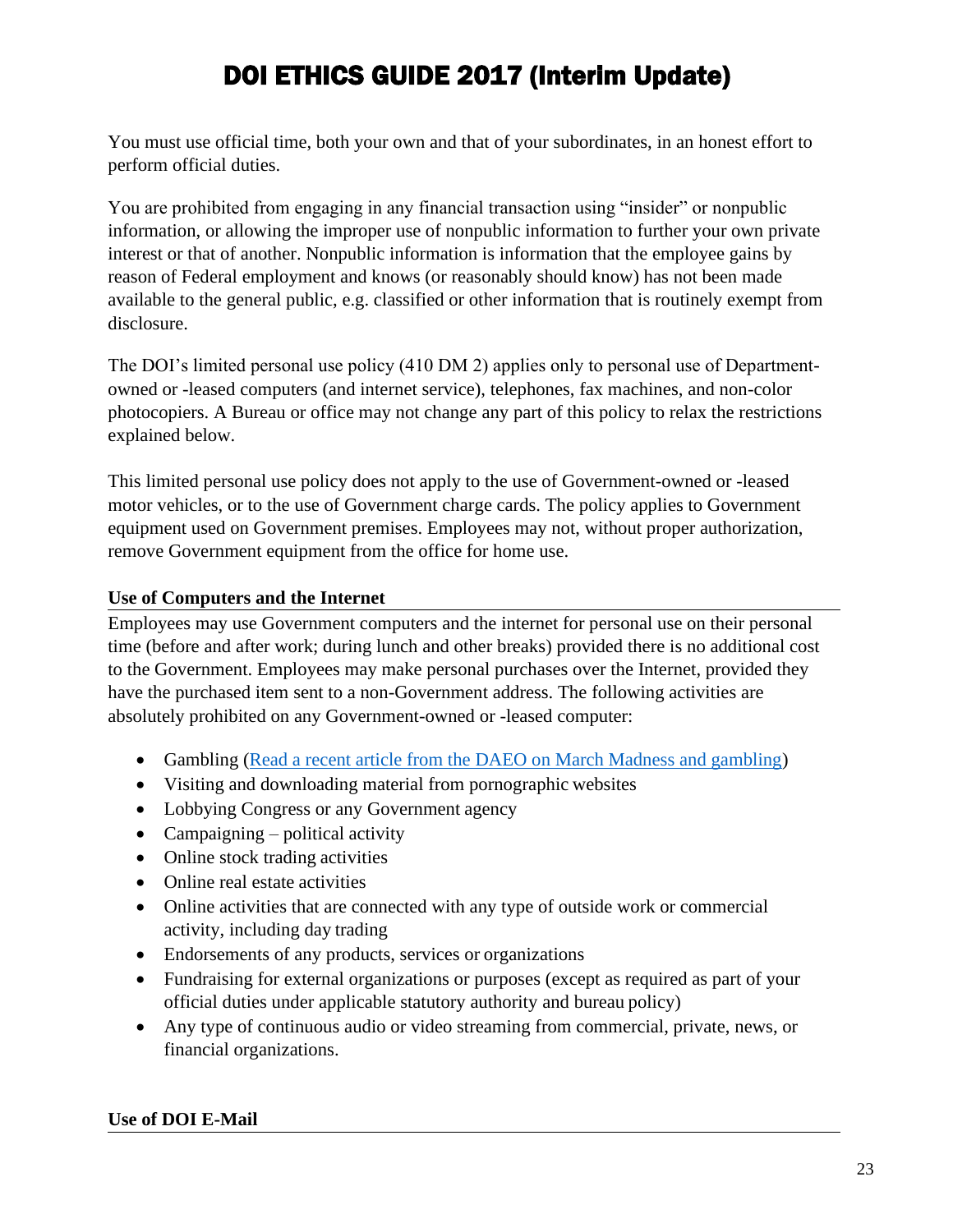DOI does not place any restrictions on incoming e-mail. Under current policy in 410 DM 2, employees may send out personal e-mail provided that:

- Personal use of e-mail does not cause congestion, delay, or disruption of service to any Government system or equipment.
- Messages are not sent to more than five addresses (no mass mailings).
- The employee does not represent himself or herself as acting in an official capacity.
- Messages do not contain partisan political messages.

It is important to note that any e-mail on any DOI e-mail system may become an official record. Employees have no right to privacy for e-mail transmissions; DOI is often required to release employee e-mails pursuant to the Freedom of Information Act or Inspector General, court, or Congressional orders.

#### **Use of DOI Telephones**

Federal Employees may use Government property only as authorized. Employees may use DOI landline telephones for personal calls when they are necessary, provide a benefit to DOI, and do not result in any additional costs to the Government. Such calls are deemed to be in the interest of the Government to the extent they enable employees to remain at their work stations, thereby increasing Government efficiency.

Personal phone calls may not adversely affect the performance of official duties or the employee's work performance, must be of reasonable duration and frequency, and could not reasonably have been made during non-duty hours.

DOI cell phones may be used for personal calls only to the extent that such calls would be authorized on a DOI landline telephone and so long as no additional costs are imposed on the Government.

#### **Use of Government Transportation Subsidy Program Benefits**

Benefits may only be used for qualifying transportation expenses, such as mass transit (subway, rail, and bus) or other similar public transportation mode, and are only available for days you actually commute to work. You must deduct any days you are on leave, official travel, or do not commute using qualified modes of transportation when you receive your next quarterly or monthly distribution. Benefits are not transferable and you are required to return any unused benefits when you leave DOI. Additional information, including answers to frequently asked questions, is available at [http://www.doi.gov/ofas/support\\_services/transportation\\_subsidy.cfm](http://www.doi.gov/ofas/support_services/transportation_subsidy.cfm)

#### **Use of Government Travel Cards While in Official Travel Status**

Government Travel Cards may only be used for official travel and may not be used for any personal purchases. Government charge card training is available at this link: <https://chargecardtraining.ibc.doi.gov/>

#### GAMBLING, RAFFLES AND BETTING POOLS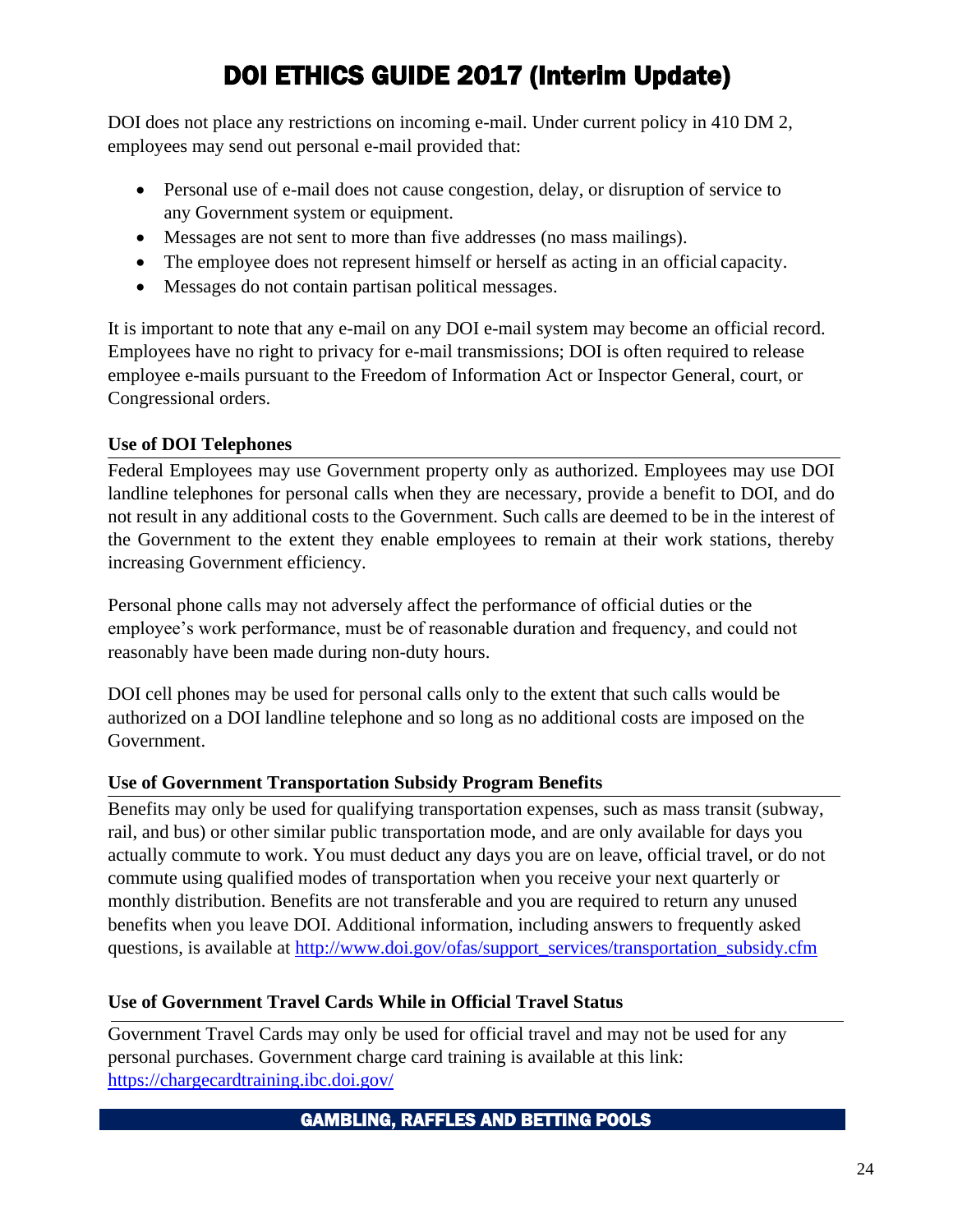Unless authorized by statute or regulation, all forms of gambling activities are prohibited at all times in facilities owned or leased by the Government. Federal employees may not engage in gambling activities while on duty. Prohibited gambling activities include, but are not limited to, raffles, lotteries, numbers (games), football pools, etc. See 5 C.F.R. § 735.201 and 41 C.F.R. § 102-74.395. [Read a recent article from the DAEO on March Madness and gambling.](https://www.doi.gov/sites/doi.gov/files/uploads/gambling_memo.pdf)

#### PROCUREMENT INTEGRITY ACT

You may not disclose "contractor bid or proposal information" or "source selection information" other than as provided for by law. *See* 41 U.S.C. § 2102 - 2105 and 48 C.F.R. §§ 3-104.1-9.

If you participate in a procurement in excess of \$150,000, you must report to your supervisor and ethics counselor any contacts regarding potential employment from any contractor that submits an offer on the procurement. You must also reject the possibility of employment by that contractor or disqualify yourself from further participation in DOI matters involving the procurement, unless you obtain approval to participate from your ethics counselor.

If you are serving in one of seven specified positions (procuring contracting officer, program manager, source selection authority, etc.) or make one of seven specified types of decisions (award a contract, establish overhead rates, approve issuance of a payment, etc.), on a contract over \$10 million, you may not accept compensation (as an employee, consultant, officer, or director) from the contractor for one year. Consult your ethics counselor for additional information on the Procurement Integrity Act.

#### SEEKING NON-FEDERAL EMPLOYMENT 18 U.S.C. § 208 and 5 C.F.R. §§ 2635.601 through .607

The "seeking employment" rules are more restrictive than most Federal employees realize. The financial interests of any entity with which you are negotiating or have an arrangement concerning future employment are deemed to be the same as your own for purposes of the criminal conflict of interest rules. There may be criminal or administrative penalties if you participate in any DOI matters that affect the financial interests of a prospective employer.

Furthermore, the Office of Government Ethics (OGE) interprets most forms of communication regarding prospective employment with a non-Federal source (other than requesting a job



application) to be seeking employment. You must receive a written authorization or waiver before you participate in any particular matter at DOI that affects the financial interests of a prospective employer. Such authorizations or waivers are only granted in limited circumstances.

You are no longer seeking employment when either you or the prospective employer rejects the possibility of employment and all discussions regarding possible employment have terminated.

You are also no longer seeking employment if two months pass after you send an unsolicited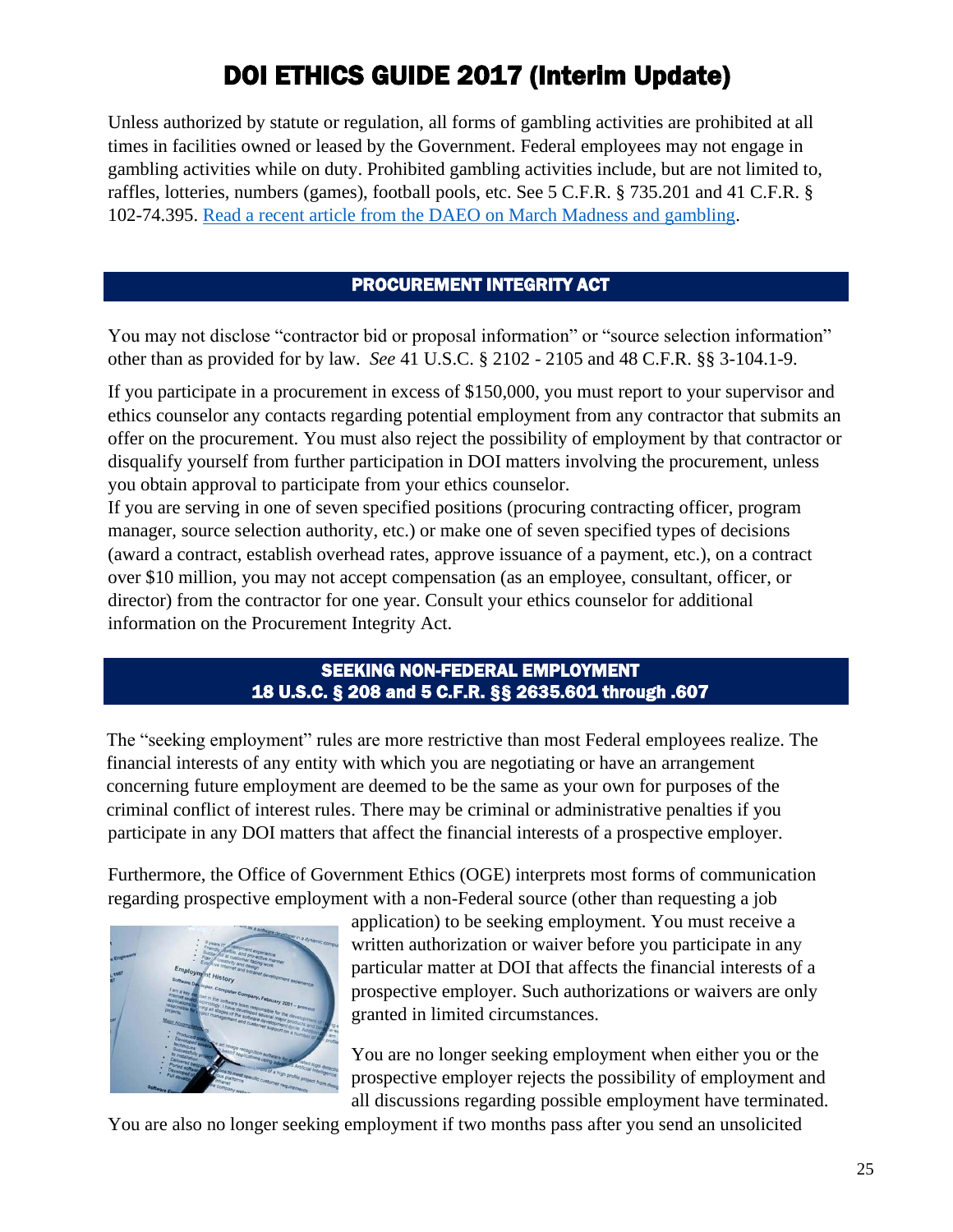resume or employment proposal and you receive no indication of interest. Any response to a prospective employer that defers discussions until the foreseeable future does not terminate employment discussions.

The Stop Trading on Congressional Knowledge Act of 2012 (STOCK Act) requires Public Financial Disclosure Report (OGE Form 278e) filers to file a statement notifying their agency ethics official of any negotiation for, or agreement of, future employment or compensation witha non-federal entity within three business days after commencement of the negotiation or agreement. An employee who files a notification statement also must file with the agency's ethics official a recusal statement whenever there is a conflict of interest or appearance of a conflict of interest with the entity (18 USC § 208 and 5 C.F.R. §§ 2635.601 through 607).

#### RESTRICTIONS ON POST-GOVERNMENT EMPLOYMENT (AFTER YOU LEAVE FEDERAL SERVICE)



After you leave Federal service, 18 U.S.C. § 207 imposes certain post-employment restrictions that may limit the type of work you may perform for your new employer for certain periods of time. (*See* 5 C.F.R. Part 2641.)

The Procurement Integrity Act (see 41 U.S.C. § 2104 and 48 C.F.R. §§ 3-104.1 -.09) imposes additional restrictions for certain employees who participated in costly procurement work.

Former employees who are carrying out official duties as an employee or as an elected or appointed official of a tribal organization or inter-tribal consortium are not subject to 18 U.S.C. § 207 restrictions if they advise the Government, in writing, of any personal and substantial involvement they had as a Government employee in connection with the matter (*see* 25 U.S.C. §  $450i(j)$ ).

#### **Lifetime Restriction – 18 U.S.C. § 207(a)(1)**

If you participated personally and substantially in any particular matter involving specific parties (grants, contracts, licenses, permits, applications, litigation, etc.), involving specific parties, you may never appear or communicate on behalf of another to any Federal department, agency**,** or court (any Federal agency, not just your bureau or DOI) regarding that same particular matter.

#### **Two-Year Restriction – 18 U.S.C. § 207(a)(2)**

For particular matters involving specific parties under your official responsibility during your last year of Government service, you are restricted for two years after you leave Government service from appearing or communicating on behalf of another to any Federal department, agency**,** or court regarding those same particular matters.

#### **One-Year Restriction on Aiding and Advising – 18 U.S.C. § 207(b)**

For one year after Government service terminates, you may not aid or advise any entity (other